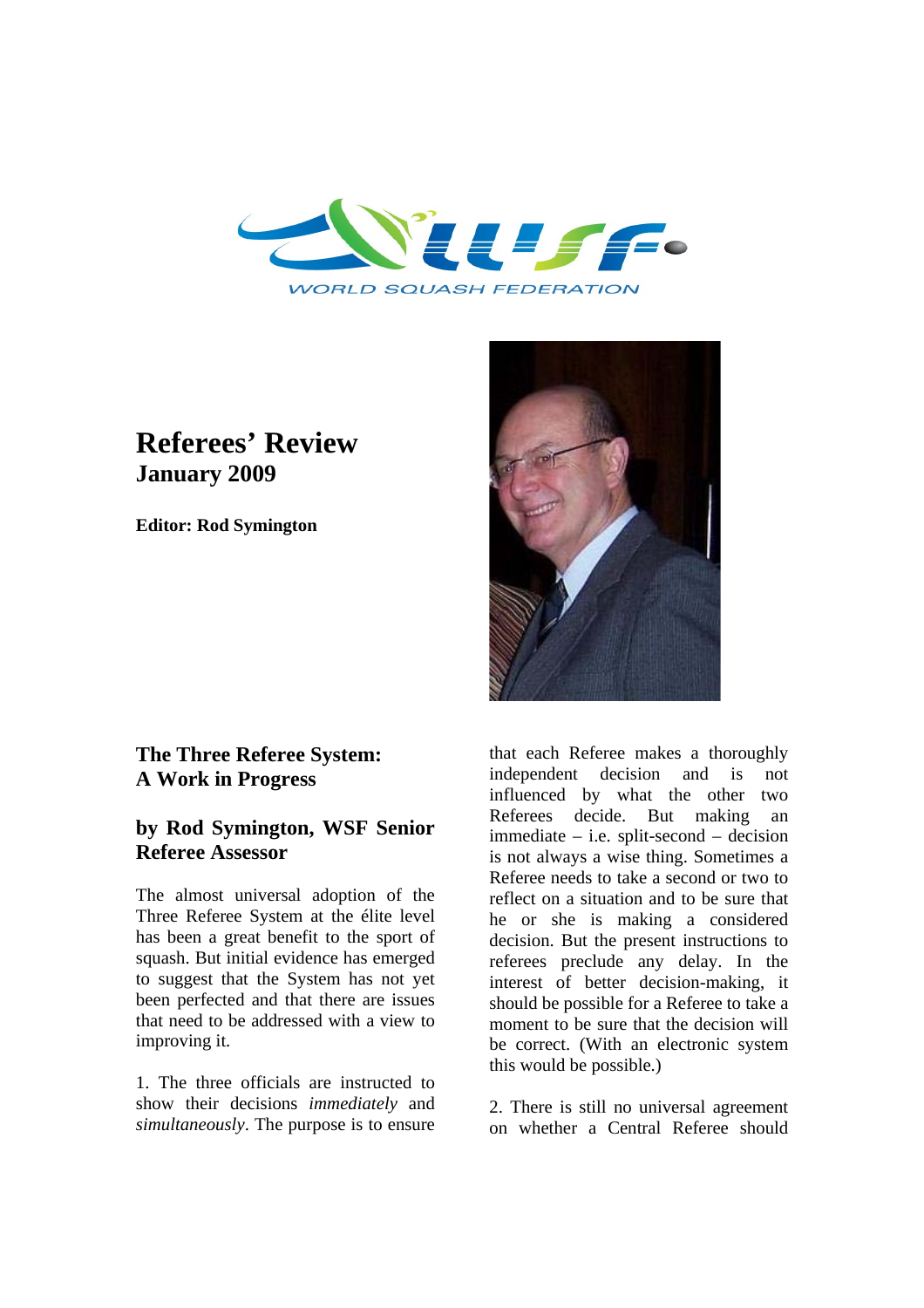give an explanation for a decision if a player requests one. One view asserts that the Central Referee cannot read the minds of the two other Referees and that therefore it is not possible to give the player a meaningful explanation. On the other hand, it is argued, the player can at least receive the Central Referee's reasoning, which might be helpful (and is certainly courteous). However, this could well lead to a player's asking the Central Referee for the latter's reason after *every* decision – a habit that undermined the previous experiment with a Three Referee System. (Again, with an electronic system this problem would disappear because the player would not know how the three Referees voted.

Under what circumstances, if any, should the Central Referee give an explanation? Or should every squash match be played in silence?

## **2009: The Year of the Rules?**

Yes, according to Don Ball, Chair of the Working Group that has been attempting to simplify the wording of the current Rules for so long now, its members have almost all retired from full-time employment and can now devote their whole lives to completing the project.

Draft #376 is now being circulated, and the Working Group hopes to be able to send out a final draft to Member Nations in the next few months.

But don't hold your breath…

3. At the World Championships in Manchester in October some observers remarked that there were some matches where the Three Referee System simply "didn't work". These included matches where a player was resorting to unfair tactics (short of misconduct) and where a single Referee would have been able to take some corrective action. What, for example, does the Central Referee do when he or she perceives that a player is blocking, but the other two Referees do not? What happens when the two players are constantly running into each other? How much power, if any, should the Central Referee be given to "direct" a match, by giving instructions to the players? What if the two other Referees don't agree with those "instructions"?

There may be issues other than these three that need to be addressed. But in any case it is obvious that the Three Referee System needs further debate and possible refinement.

In the meantime it would be appropriate for referees and other interested parties to hold discussions about possible proposals for Rule changes. At some time in the not-too-distant future Member Nations will be invited to submit such proposals.

The mandate of the Working Group was to produce a version of the Rules in simplified English (not an easy task). Proposals for actual changes to the Rules need to come from Member Nations.  $[Ed.]$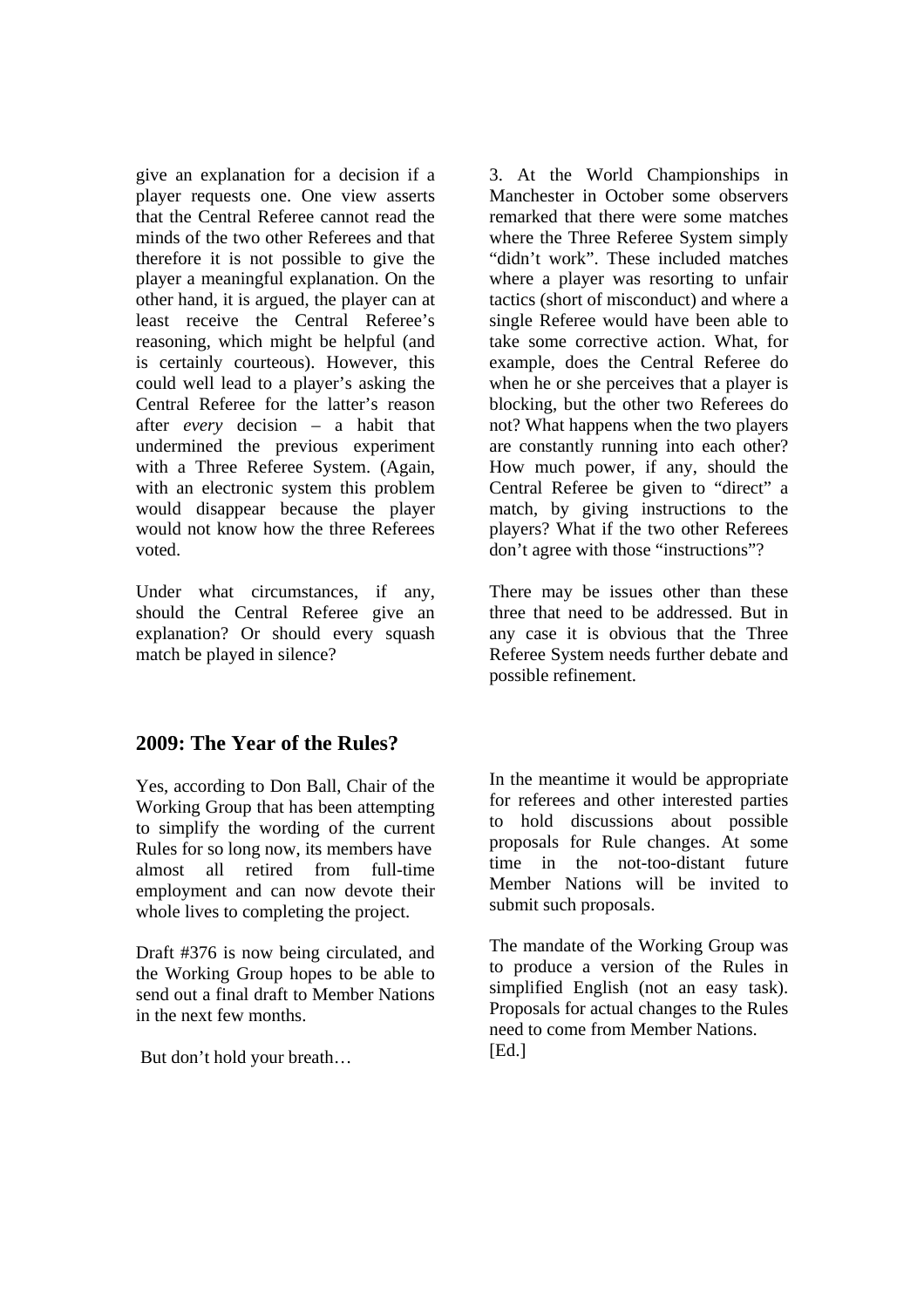### **Reappointments 2008**

Following the review of applications received by the deadline of May 31, 2008 by the WSF Referee Review Board, the Management Committee of the WSF confirmed the following reappointments:

### World Referee

John Massarella Mike Riley

### International Referee

David Atkins Mike Collins Wendy Danzey Barry Faguy Jamshed Gul Khan Ayaz Khan Tahir Kanzada Munir Shah Yogi Singh

A complete list of WSF Referees can be found on the WSF website.

## **PetroSport Open, Cairo, Egypt, 28 July–4 August 2008**

## **by Damien Green, International Referee**

I like to sit and listen to the more experienced referees on the tour talk about their past experiences. Invariably, the talk turns to their experiences refereeing tournaments in Egypt and how the crowds there can be quite 'enthusiastic' in their support of local players. Many consider it one of the toughest tests for a Squash Referee to

## **Applications for Appointment as International or Re-Appointment as World or International Referee**

1. The application deadline is Sunday, May 31, 2009.

2. All candidates must be nominated by their National Association.

3. Candidates should familiarise themselves with the requirements for WSF World and International Referee that can be found on the WSF Website under "CBTA Programmes". In particular, candidates should pay close attention to the criteria relating to activity and assessments. Please note: an application that does not meet these minimum requirements will not be considered.

4. All information should be submitted in electronic form.

5. Application forms and instructions are available from the WSF Office.

come out of a tournament in Egypt alive. (O.K., that's a little bit of an exaggeration!)

I was recently invited to the PetroSport Open in Cairo, and jumped at the chance to referee at a tournament in that city. PetroSport is a new Super Series event in Cairo, which was held at the Sky Sports Club. This is a fantastic multisports venue quite a way outside of central Cairo. It is in a developing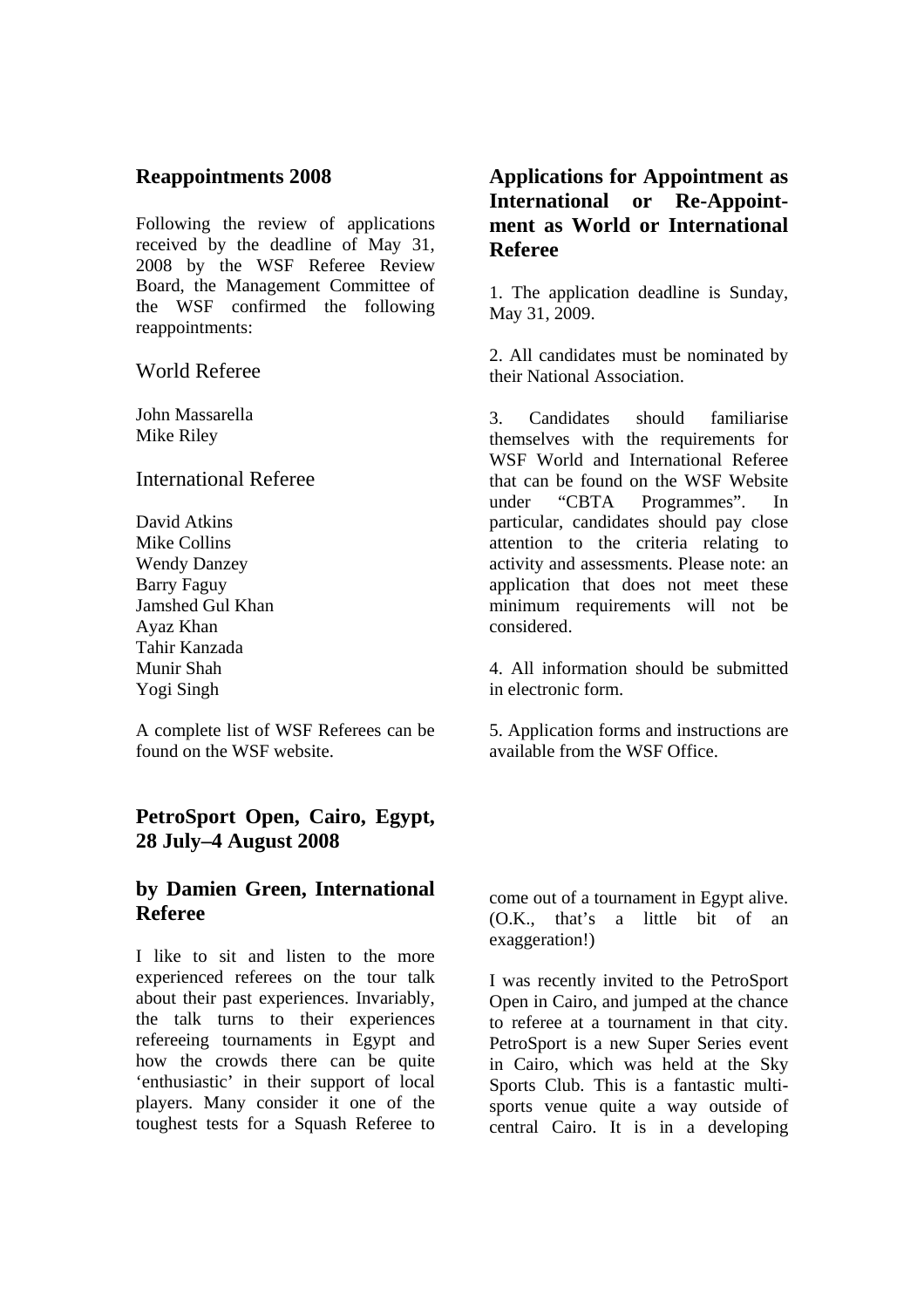suburban area with many, many houses and buildings still being built, so driving through the streets to the venue felt a little like driving through a ghost town. The upside being that we didn't get involved in any of the legendary Cairo traffic jams. There were six courts at the venue plus the perspex portable court. Four of the permanent courts backed onto an outdoor court yard and were very exposed to the heat, but thankfully all early round play was on the two courts fully inside and air conditioned.

Players, referees and administrators were accommodated at the Le Passage motel very close to Cairo airport. The motel was magnificent with all the facilities you could ever need. I even managed to get a bit of a trim done on the little bit of hair that I have left. The motel was however about thirty minutes drive from the squash venue, but a reliable and frequent bus service was provided.

Nasser Zahran and Wendy Danzey were the other two WSF referees on duty with Nasser taking on the Tournament Referee role. The qualifying rounds and early main draw rounds were quite busy for us as the three referee format was in operation from day one. We were ably assisted by a number of local referees and the players also took turns in the side referee seat for a number of the early matches.

There really were some magnificent matches early in the main draw with the standouts for me being, lucky loser Steve Coppinger putting in a huge effort to just go down to Hisham Ashour in the fifth game, and by far the biggest upset in the tournament, Tarek Momen overcoming number two seed Gregory Gaultier in an incredible five-game

effort in front of very partisan home crowd. The main disappointment for the Egyptian spectators was Ramy Ashour having to pull out after his first-round match with an injury.

As the tournament moved into its latter stages the portable court was used in the evenings; it was a bit too hot to play on it during daylight hours. The quarterfinals produced some great matches with Azlan Iskander finally ending Tarek Momen's incredible run, but he took five games to do it. Unfortunately, both Semi Finals produced a retirement because injury to one of the players, most likely a symptom of how hard this sport is on the players' bodies when they have to compete in close matches for several days running. This left an all-Egyptian final with Karim Darwish playing Wael El-Hindi. Quite a large crowd witnessed the final, but because two locals were playing they were quite subdued as they didn't have a favourite to support. Wael ended up winning the match in four games but it was not the greatest Squash spectacle ever, as there was quite a bit of body contact and lots of lets asked for, but well done to Wael.

Outside the play itself it was great to see the new PSA Chief Executive Officer Richard Graham at the tournament along with Alex Gough. Both were very happy to sit and chat about Squash in general but they were also quite interested to hear about any issues from a refereeing perspective.

Wendy and I did get some time to get out and about and see the sights of Cairo. The Pyramids and Sphinx were just unbelievable and the Cairo Museum was also fantastic, especially the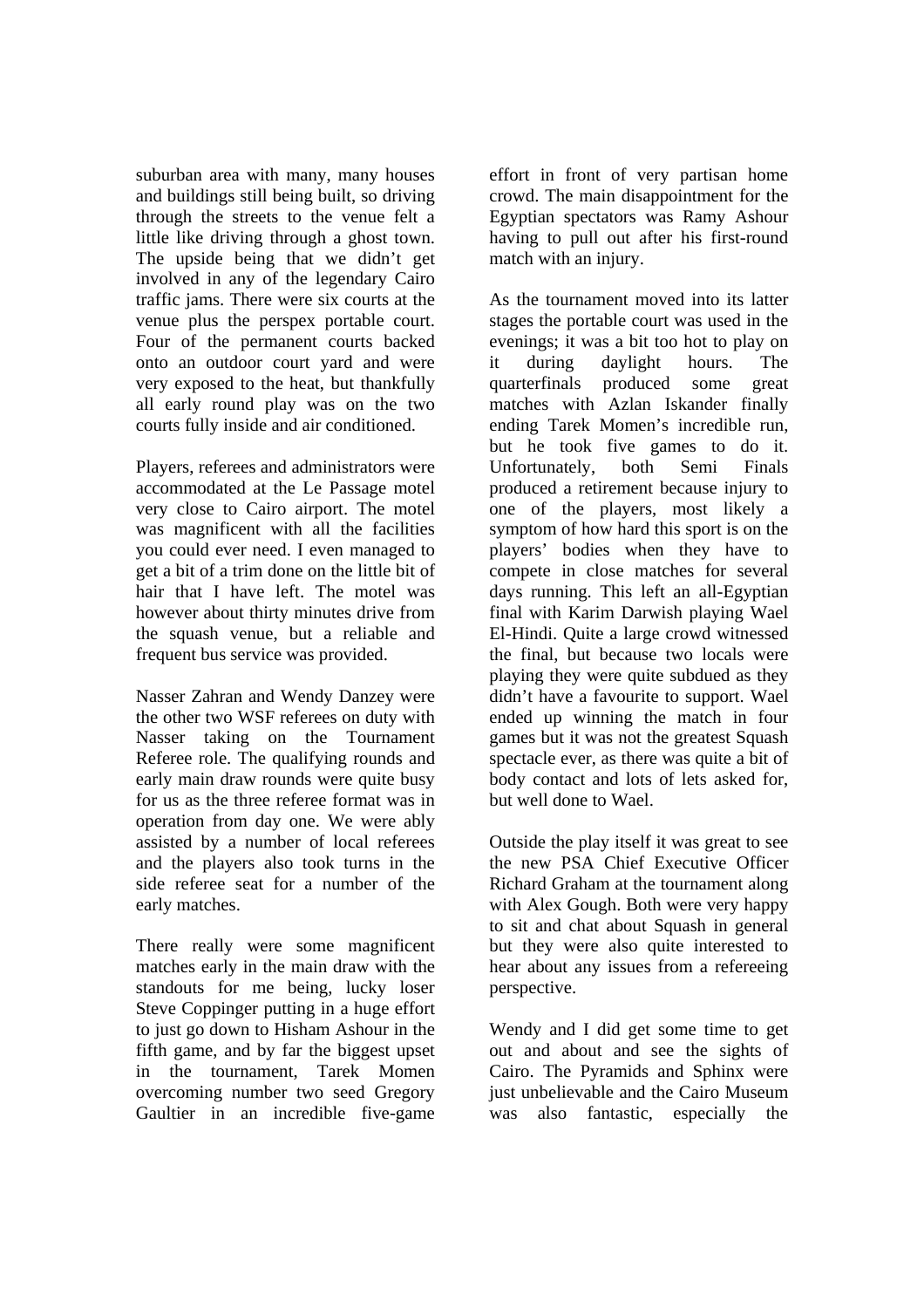Tutankhamen exhibition. We also did a bit of shopping at the Malls and old markets.

The tournament administration team kept everything running smoothly right from the Chairman Hady Samir Fahmy and tournament director Adel Naser down to the office staff of Ahmed, Tamer and Shimaa amongst others. Robert Edwards was the technical director and MC and did a magnificent job as usual.

Personally I would like to thank Robert, Wendy, Nasser and Fram and Paul Selby for their company and conversation throughout the tournament.

I don't think I got the full Egyptian experience this time around as far as the crowds go, because a large number of local players were involved and some untimely injuries curtailed some of the matches, but it was certainly an experience I really enjoyed. I would encourage any referees to travel to Egypt if the opportunity ever arises.

## **Singapore Women's Masters, 28 July–2 August 2008**

## **by Mike Collins, International Referee**

I was very pleased to learn that Singapore were again hosting the CIMB Singapore Women's Masters and to be invited to officiate. Singapore is a wonderful city to visit and especially when you are looked after so well by the local residents such as Munir Shah and Desmond Hill and, in fact, everyone you work with. Most of the top-ranked ladies were present to contest the title and there

were 2 rounds of qualification for the hopefuls wishing to make an impact in the main draw. Munir and I shared the refereeing duties, most ably assisted by the local referees, and we were all extremely impressed by the competitive and yet sporting manner in which the players conducted themselves. There were one or two surprises with some top seeds exiting early, such as Natalie Grinham and Shelley Kitchen, but it became almost inevitable that Nicol David would continue her dominant streak and contest the final against the other Grinham, Rachael. The final was well attended with a capacity crowd who were entertained by a match which saw Rachael controlling matters in the first game to take it 11/8 but then Nicol patiently playing her game to take the next 3 games 11/3 11/5 and 11/8 to win the title in 4. Whilst the squash was great, the local sights and sounds and tastes of Singapore were as great, and I can fully appreciate why this event is destined to become a permanent and popular feature on the Squash Calendar.

## **World Masters Championships, Christchurch, New Zealand, 19- 25 October 2008**

## **by Munir Shah, International Referee**

This was a memorable event that was quite different from most open squash championships in the world. Yes, I am talking about the World Masters, which is meant for die-hard squash players who are above 35 years of age. If ever you think that you are in the twilight of your lives, think again. The Masters gives you the opportunity to revive your compet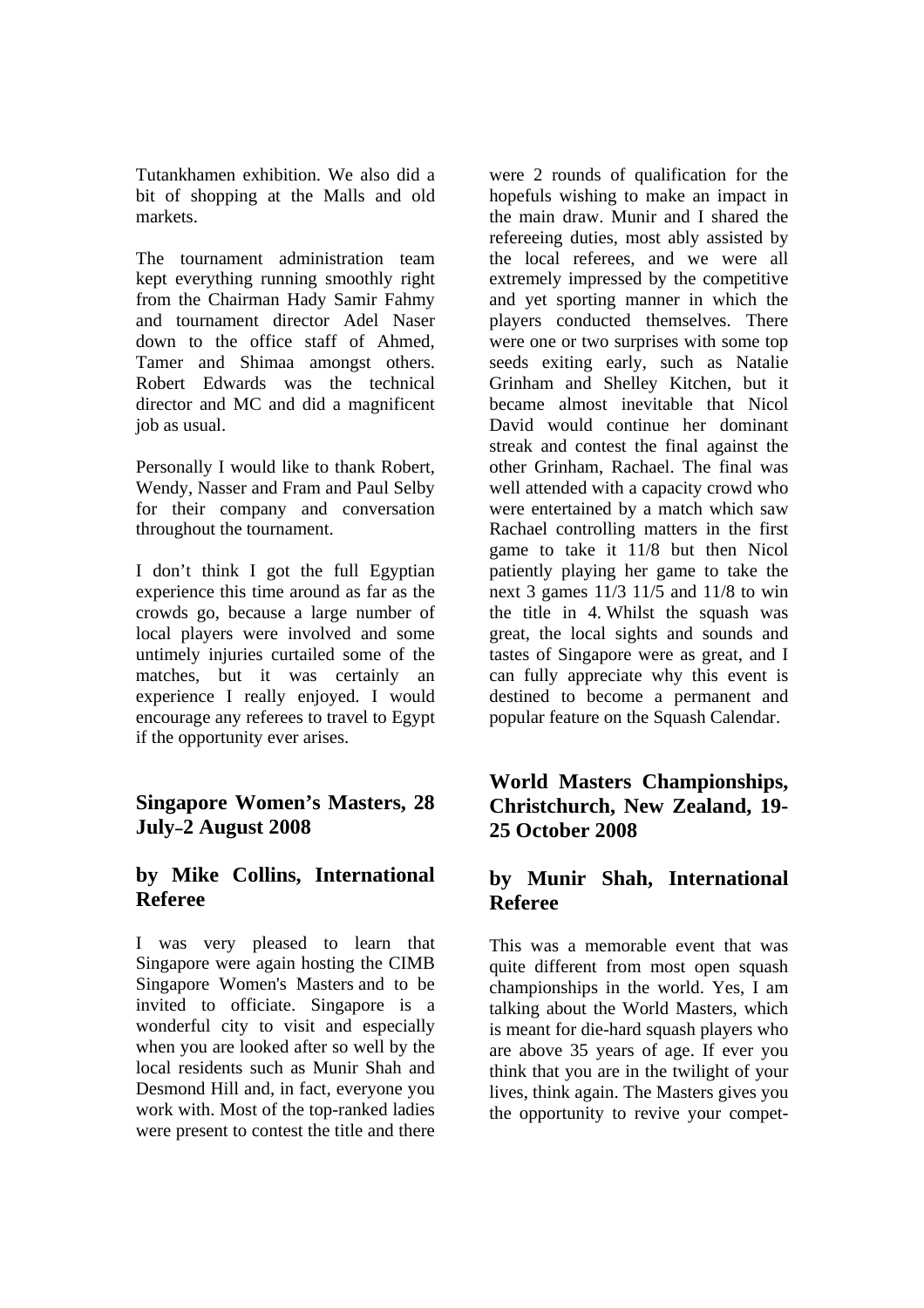itive spirit so that you can gauge your standard against players of the same vintage.

New Zealand made history by hosting the event for a second time, after having had the honour of inaugurating the first World Masters way back in 1991.

The Organizing Committee headed by Barry Gardiner, who incidentally won the Men's Over-70 final, did a fabulous job in ensuring that everyone had a minimum of 3, if not 4 matches, in the tournament. The Championship Referee, Ian Gardiner, had an enormous task in managing more than 450 matches, involving 769 players from 35 countries!

Mohamad Fayyaz of Hong Kong and I were the 2 WSF International Referees assigned to the championships, complemented by NZ Referees and some visiting Canadian National Referees, many of whom took part in the championships too.

The arrangement of requiring players to mark and referee matches, after they've played their respective matches, was a resounding success. I did not witness a single complaint by these players when they were called upon to officiate the following matches. In the early rounds the assigned referees were called upon to officiate seemingly "difficult matches" but this turned out to be an anti-climax. I found it a joy in all honesty because the players were generally very sporting in accepting the referees' decisions. On the final day all matches were handled by the WSF International Referees and NZ

National Referees.

A total of 6 club venues were used during the championships and what captivated me was the army of volunteers who helped out in the venue co-ordination, administration, transportation and even catering services. The organisers also made sure that there was a good spread of the various agecategory matches (Men and Women) at these venues. It was only on the last day of the championships that all the final matches were played at the Christchurch Squash Club.

The Opening Ceremony was a colourful event which saw the participants marching down from the Bridge of Remembrance in downtown to the Christchurch Town Hall. Mid-way through the championships, there were opportunities for players and officials to learn a bit about the country's history at the Tamaki Heritage Village and soak in the Kiwi party atmosphere at The Holy Grail.

The Farewell celebration dinner and prize presentation was a huge party at a unique venue, The Air Force Museum at Wigram Airbase. Former Women's World No.1, Susan Devoy, and WSF Emeritus President Susie Simcock graced the occasion. I have never seen such an enthusiastic bunch of party animals, who were quick to go on to the dance floor soon after the initial cocktails. They showed how fit they were by jiving along with the band, whose choice of music ranged a few decades from the 60s onwards.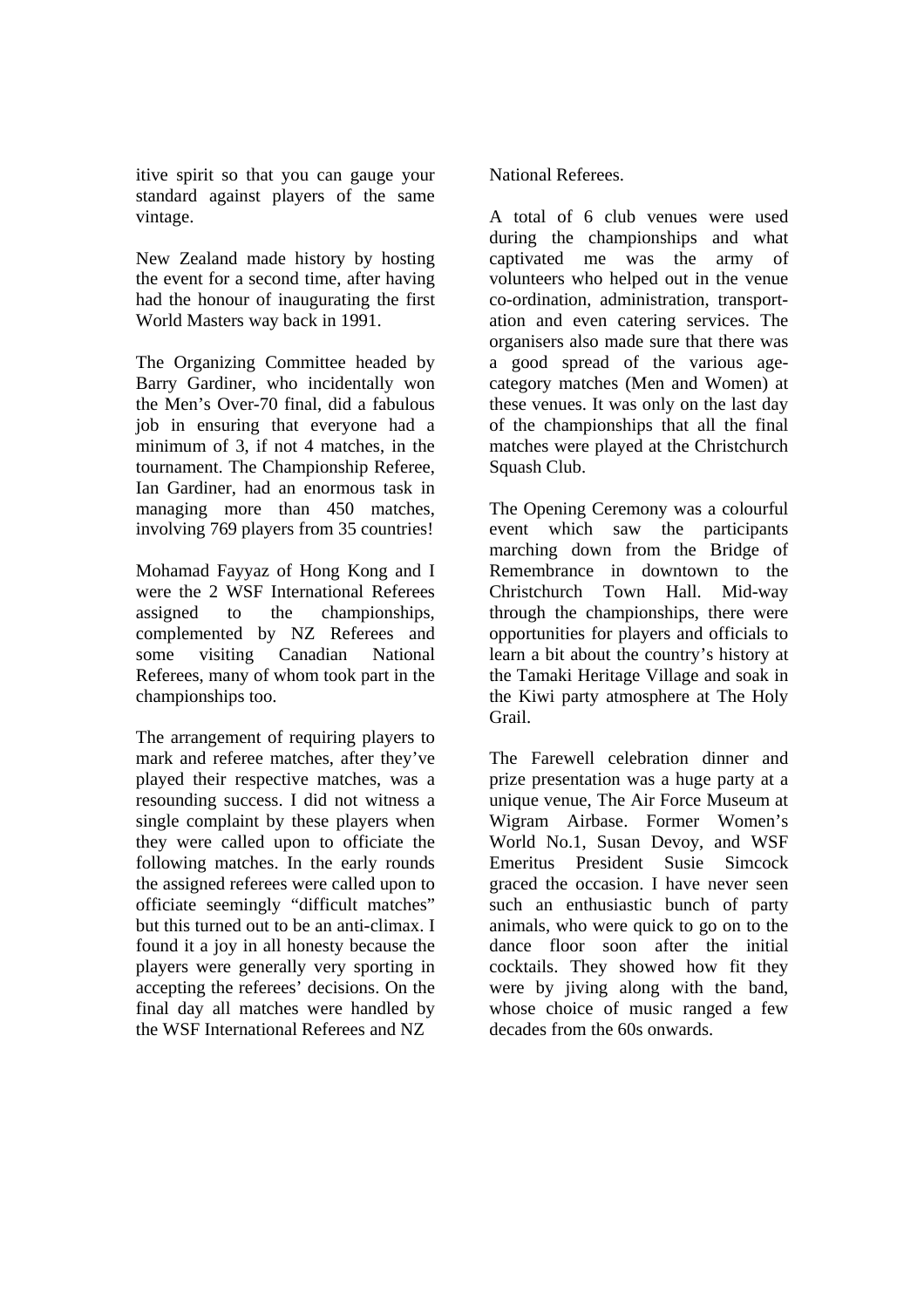**From the Director …………** 



## **by Graham Waters**

We have had a very busy second half of 2008, with most WSF Referees being assigned to at least one event and many to more than that. This busy time was in spite of the postponement of both the Abu Dhabi Open and the World Doubles in Chennai, the downgrading of the Pakistan Open to a 3-star event, where they used their own referees, and two events traditionally held during this period (U.S. Open and English Open) not being held this year.

There were certainly challenges in trying to find a sufficient number of referees available to meet all of the requests that we received, so we resorted to several different tactics to meet the demand. In some cases, referees were asked to do back-to back events, in others we employed some of our Assessors, who are "retired" referees, to act as Side Referees during early rounds before going back to being a full time Assessor during the latter rounds. For the University Championships in Cairo in August, we could not find enough referees from areas that the hosts were willing to fund airfares, so we invited two European Regional Referees to satisfy the request. Please see the

accompanying chart to see who was assigned to which events in the second half of 2008.

There are still one or two WSF Referees who cannot seem to fulfil a commitment, and back out of events at the last minute. This is not fair to the promoters who are then left short, nor to other WSF Referees who may have been able to accept the assignment. I would implore all of us to honour our commitments.

As you all probably know by now, the 3- Referee System is mandatory for all PSA Super Series events, including all qualification matches. The PSA also envision it becoming mandatory for *all* PSA events in the longer term. WISPA has also made the system mandatory, for all matches played on a glass-back court. We have had discussions with both PSA and WISPA and have now issued a document "Guidelines for the use of the 3-Referee System" that has been approved by all 3 governing bodies.

As a result of the CBTA being adopted by ManCom, we have a new revised Assessment Form, and all of the existing WSF Assessors have to undertake a seminar to ensure that they are using the new criteria. As reported in the last issue, Chris Sinclair and Rod Symington have been named as "Senior Assessors" and have been conducting those seminars and evaluating the Assessors. To this point, 10 of the existing Assessors have completed this training with 3 still to do so.

You may have noticed that the WSF has adopted a new logo recently. That means that we must have new uniforms (polo shirts, sweaters (jumpers), and crests for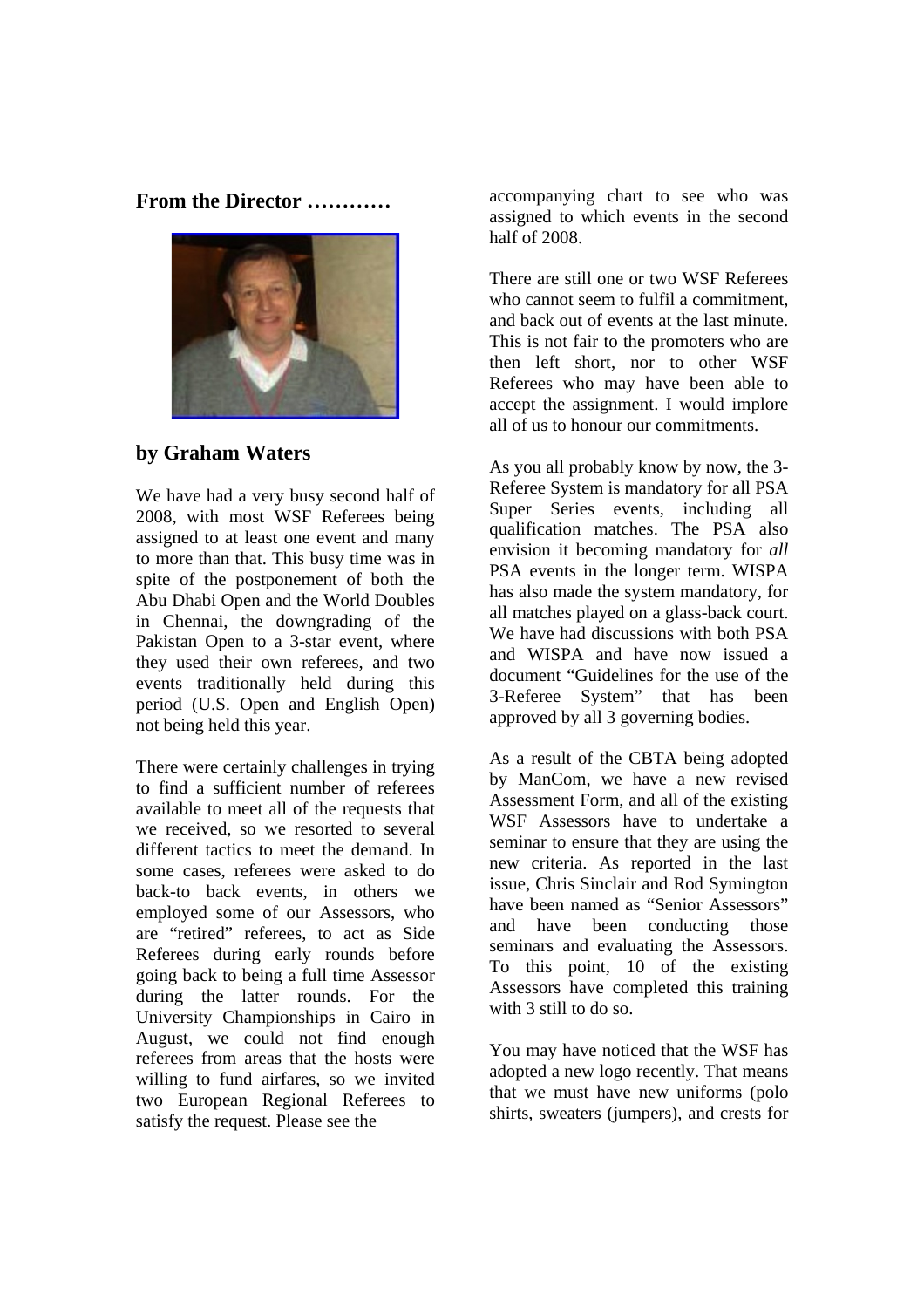our blazers), and I hope that will be sorted out during the early part of the new year.

2009 appears to be a another busy year with new events in Mexico City, Hurghada, and Abu Dhabi (postponed from December) in the first half, and the World Games in the second half of the year, in addition to most of the longstanding events and the upcoming World Championships in India, the Netherlands, Denmark, and Kuwait.

This is all good news, but perhaps the best news of all is that Lorraine Harding will be returning to the WSF Office in January 2009. Perhaps now we can all get back to normal!

As always, your comments and suggestions on any aspect of our program are always welcome. I look forward to catching up with many of you during what is shaping up to be another busy year in 2009.

## **WSF Referee Assignments – 2nd half 2008**

| July 27   | World Junior Men        | Zurich       | 4              | Clayton, Khanzada, Parker (R/A),      |
|-----------|-------------------------|--------------|----------------|---------------------------------------|
| - Aug.    |                         |              |                | Aarts (Individual) Massarella (Teams) |
| 8         |                         |              |                |                                       |
| July      | <b>CIMB</b> Singapore   | Singapore    | $\overline{2}$ | Collins, Shah                         |
| $28 - A2$ | <b>Masters</b>          |              |                |                                       |
| July      | <b>SKY Petrosport</b>   | Cairo        | 3              | Zahran, Danzey, Green,                |
| $28 - A4$ | Open                    |              |                |                                       |
| Aug.      | <b>World University</b> | Cairo        | $\overline{4}$ | Aarts, Khanzada, Marco Potgorsek      |
| $22 - 28$ | Championships           |              |                | (Slovenia, ESF), Joss Garvey          |
|           |                         |              |                | (England)                             |
| Sept.     | Refereeing Clinic       | Lagos,       | $\mathbf{1}$   | Parker $(A)$                          |
| $13 - 14$ |                         | Nigeria      |                |                                       |
| Oct.      | Men's $&$               | Manchester   | 8              | Allanach, Atkins, Clayton, Gingell,   |
| 11-19     | Women's World           |              |                | Riley, Parker, Massarella, Waters,    |
|           | Open                    |              |                | Symington (A)                         |
| Oct.      | <b>World Masters</b>    | Christchurch | $\overline{2}$ | Shah, Fayyaz                          |
| $17 - 25$ |                         |              |                |                                       |
| Oct.      | <b>Qatar Classic</b>    | Doha         | 9              | Ayaz Clayton, Collins, Danzey,        |
| $25 - 31$ |                         |              |                | Faguy, Massarella, Sinclair, Waters,, |
|           |                         |              |                | Flynn(A)                              |
| Nov.      | Pakistan Open           | Islamabad    |                | Downgraded to 3 Star event $- no$     |
| $8 - 15$  |                         |              |                | referees requested                    |
| Nov.      | Hong Kong Open          | Hong Kong    | 6              | Bowlt, Gingell, Fayyaz, Sinclair,     |
| $17 - 23$ |                         |              |                | Singh, Fahim                          |
| Nov.      | Women's World           | Cairo        | 6              | Allanach, Atkins, Fayyaz, Jamshed,    |
| $30 -$    | Team Champion-          |              |                | Singh, Zahran                         |
| Dec. 6    | ships                   |              |                |                                       |

(A) – Assessor Assignment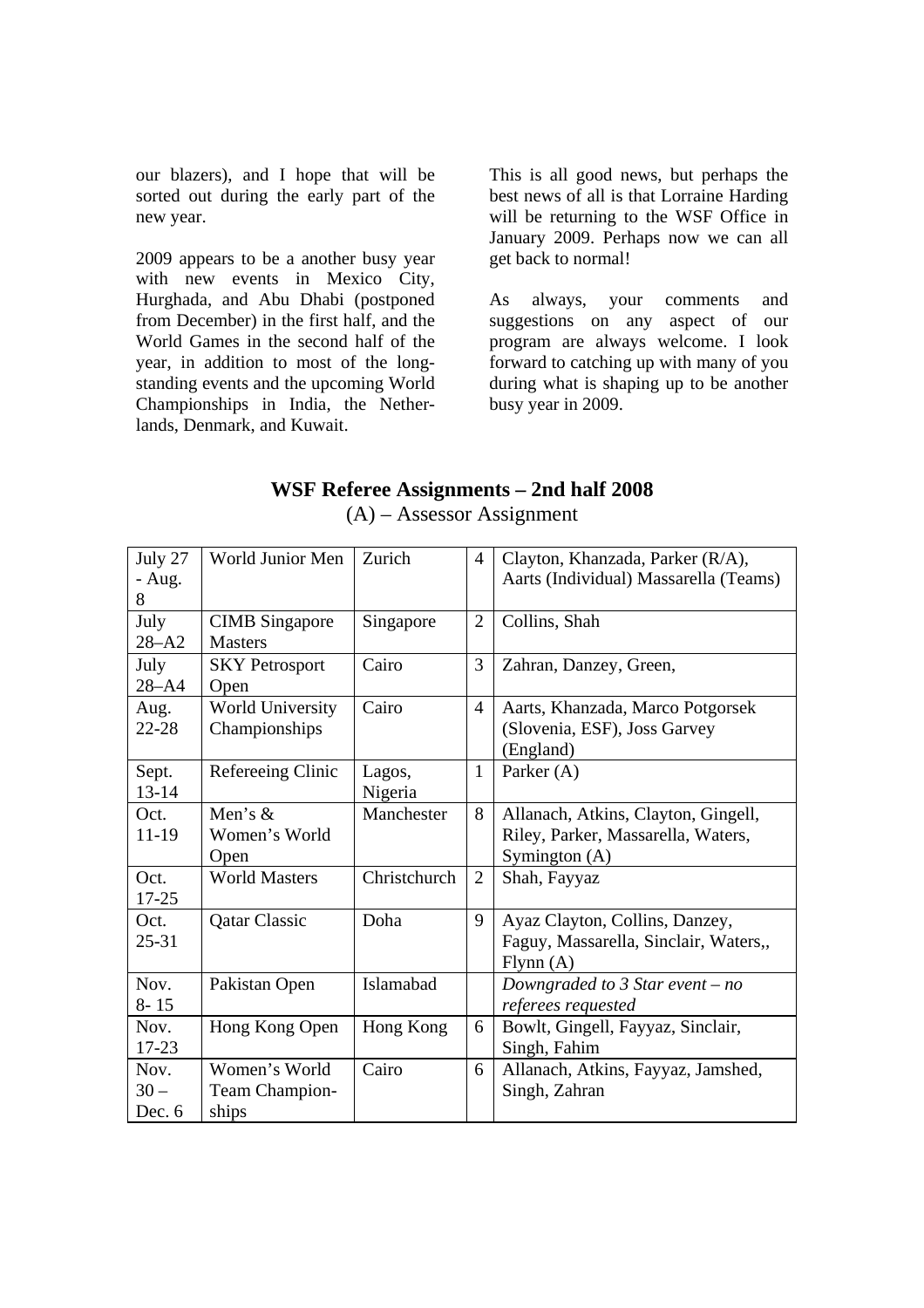| Dec. $4-$         | Abu Dhabi Open         | Abu Dhabi | POSTPONED until mid-2009           |
|-------------------|------------------------|-----------|------------------------------------|
| Dec.<br>14-19     | Saudi<br>International | Al-Khobar | Gingell, Massarella, Aarts, Zahran |
| Dec.<br>$15 - 20$ | <b>World Doubles</b>   | Chennai   | <b>POSTPONED</b>                   |

## **World Junior Men's Championships, Zurich, 27 July–August 8 2008**

## **by Dean Clayton, International Referee**

The World Junior Men's Championships may not have the prize fund of the Saudi International, but it's a World Championship after all, and as with many of the other events to which I've been invited, I'd never been to Zurich before so this was an excellent opportunity to visit. While I did go on a school trip to Vitznau near Lucerne in the early sixties, that's probably timebarred by now and so doesn't count.

The flight into Zurich from Heathrow was pretty uneventful until the final approach. We later found that we had been stacked and had to circle Lake Lucerne three times because of a local thunderstorm over the airport, though the weather outside the aircraft was fine. Still, better safe than sorry, even if we were delayed for a while.

We were treated very well right from our arrival, starting with being met at the airport by Jasmin, the transport coordinator, who was holding up a monster squash racket so we couldn't miss her. I like to think I'm not the only one who's recognised someone but not remembered where from, but she was kind enough to

remind me that she had played in the British Junior Open in Sheffield so that was one problem solved. Off we went to the hotel, not the main one where most of the players stayed but a little further away and probably quieter because of that. Tony Parker solved the problem of who would have the bigger of the two beds in our apartment by taking the smaller one into the kitchen so that he could sneak outside onto the balcony for a smoke when he wanted to. Perhaps more importantly, it also saved him from being disturbed by my snoring so we killed two birds with one stone.

The majority of the squash was played at the Vitis sports centre in Schlieren, and straightaway Micky Mueller and his team made us very welcome, and by that I mean we truly felt part of the event rather than a tolerated but nevertheless unwelcome evil. As another example of just how small the squash world is, the tournament referee was John Williams who I had last seen in Amsterdam in April and before that playing in a Middlesex Open in the nineties. He did a fine job as far as most of us were concerned, as did his very able assistant Daniel who, with typical Teutonic efficiency, made sure that marking sheets, balls and players' name and match cards were always to hand in good time, which was a tremendous help for us. Another high spot for us, culinary this time, was the meal we were treated to in Daniel's restaurant in Zurich. Quite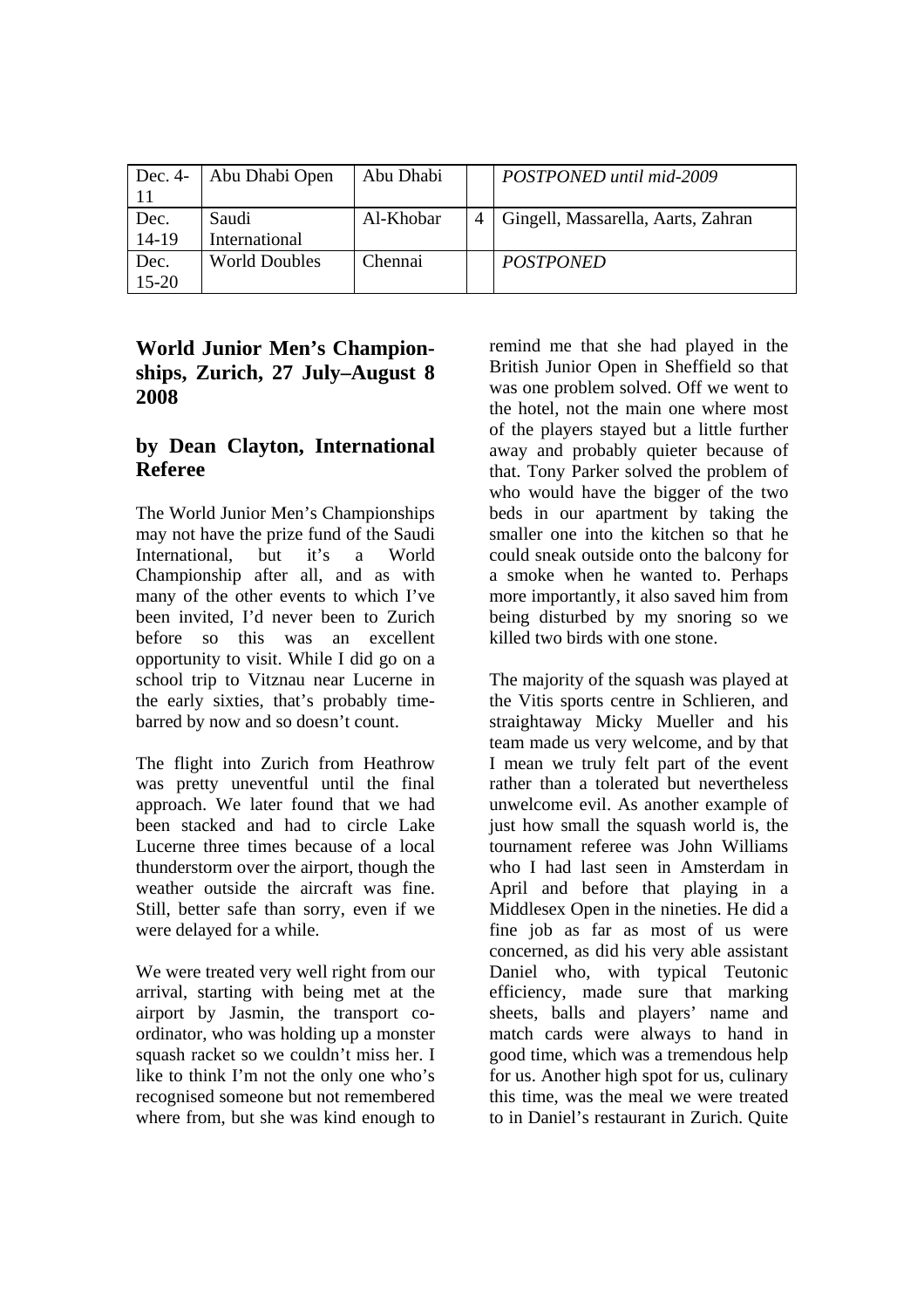apart from his administrative abilities, he is also a top class chef and served up a truly gourmet meal for us. The lime risotto in particular drew many compliments and I believe he was even persuaded to part with the recipe.

The first round of group matches in the team event was played at the Vitis centre while the second and third rounds took place at various clubs in the surrounding area. Each had arranged hospitality on the Saturday evening for everyone involved, including the referees, and we were all very well treated. The luckiest were taken to see the Rhine Falls and truly spectacular they were too, by all accounts.

The most surprising aspect of the whole trip (for me at least) was the weather. I wouldn't normally complain about good weather but it must have been one of the hottest two-week periods since records began and certainly belied my idea of Switzerland as a cool country. Unfortunately, there was no airconditioning in any of the venues (unnecessary because it's normally quite mild) so it was desperately uncomfortable until industrial fans were brought in to the Vitis centre. They helped to a large extent but it was still extremely hot and humid. How the players coped with it and yet played so well still amazes me. One of the German lads sweated so much, he literally filled his boots to overflowing and had to find some different shoes to avoid making the court unplayable.

The event itself was very hard work with so few referees. Necessarily, the days tended to be rather long because of the statutory rest periods for the players, but it did give those who wanted to the

chance to sit in the sun and watch the trains go by on the eight tracks that ran just over the road from the club. As with pretty well all things Swiss, they were very punctual. Even the coach drivers who transferred us between the hotel and the sports centre joined in, so much so that Tony Parker was very close to being left behind one day and one of the Cayman Islands players actually was. Luckily for his team, he didn't miss his match, but it must have been a close thing. Micky Muller's father helped organise the transport to and from the hotels as well and always made sure we were given priority treatment when he could. Even so, the French boys tried very hard to get to the front seats before we could and did actually succeed once. A little threat to deal with them severely on the squash court soon put paid to that though (just a joke). It was interesting to see the snow-capped Alps sometimes from the coach in the morning, and as well as that spectacular sight, there were foxes and a wild boar in the fields and birds of prey soaring overhead. All this and squash as well!

The schedule allowed a day off between the individual and team events when various trips were organised. Some of us chose to go to Lucerne where most took a commercial boat trip round part of Lake Lucerne. Tony Parker and Mary Scott-Miller were brave enough to hire their own little cruiser and saw places that the rest of us missed and I don't suppose they even argued about who should drive. Others ventured further afield and went to Mount Pilatus. They must have taken plenty of warm clothes as we didn't hear of any frostbite problems.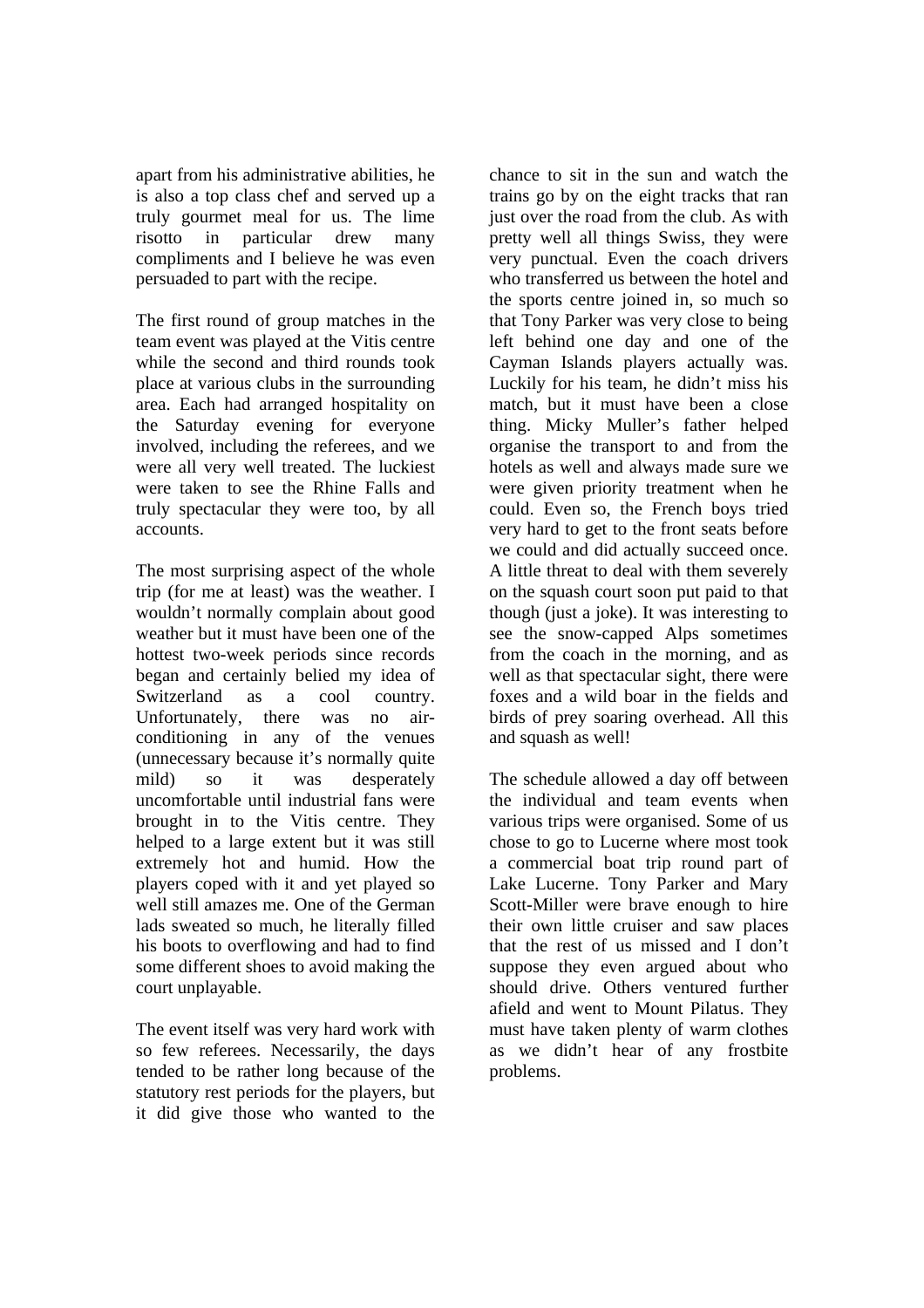The organisers were generous enough to host two Championships dinners and very entertaining they were too. After the individual event, one of the entertainers was a local Alphorn player. He very kindly invited Nicholas Muller and Mohammed El Shorbagy to test their skills. Nicholas put in a creditable performance and actually managed a note or two (as you might expect) while it's fair to say that Mohammed did his best. The second dinner had many of the players enthralled, and probably many of the managers, coaches and physiotherapists too, as a troupe of Brazilian samba dancers put on a memorable routine. One of the French boys was especially keen to get involved. Whether it was recorded for posterity we may never know, but he

### certainly seemed to be enjoying himself on the stage.

Then it was all over, yet another event consigned to memory. I'd like to thank all the referees there who made it an enjoyable experience, even those who complained because they didn't get what they saw as the top jobs. To them, I would only say that someone has to do each match (I was happy to do Ireland v Ecuador on the last day for 25th place) and one day, if they keep trying, listening and taking notice, perhaps they'll be pleased with what they are asked to do rather than jealous. Other than that, I think we generally had at least as good a time in Zurich as anywhere else and probably better than many.

## **2-Day Officiating Course, Lagos, Nigeria 13–14 September 2008**

## **by Tony Parker, WSF Assessor**

It was with some trepidation, and not without quite a few people saying I must be mad, that I accepted the invitation (thanks, Graham) to hold a 2-day officiating course for the Nigerian Squash Federation in Lagos.

After acceptance of this assignment I received a call from Sonny Obot, the Secretary General of the Nigerian Squash Federation, asking if I had booked my flight and applied for the visa. I explained that at this time the flights would cost £690 and until they had paid money to the WSF, I would not be able to book the flights. As no money had been received after 10 days, I phoned Sonny on his mobile to tell him.

A few days later the WSF received half the amount required, and Sonny

explained that there was confusion as to whether it was dollars or pounds. Again, no additional money was received and Sonny blamed the bank that said there had been a fault that stopped them sending it. Eventually it arrived but by now the flight cost had risen to £1067 and I would have to return 2 days after the course.

The WSF officer, John, alone most of the time, helped tremendously and my ticket was booked. Unfortunately, despite valiant efforts by Tracy to pay using the WSF credit card, it was apparently a rule that only the person travelling to Nigeria could pay the fare. I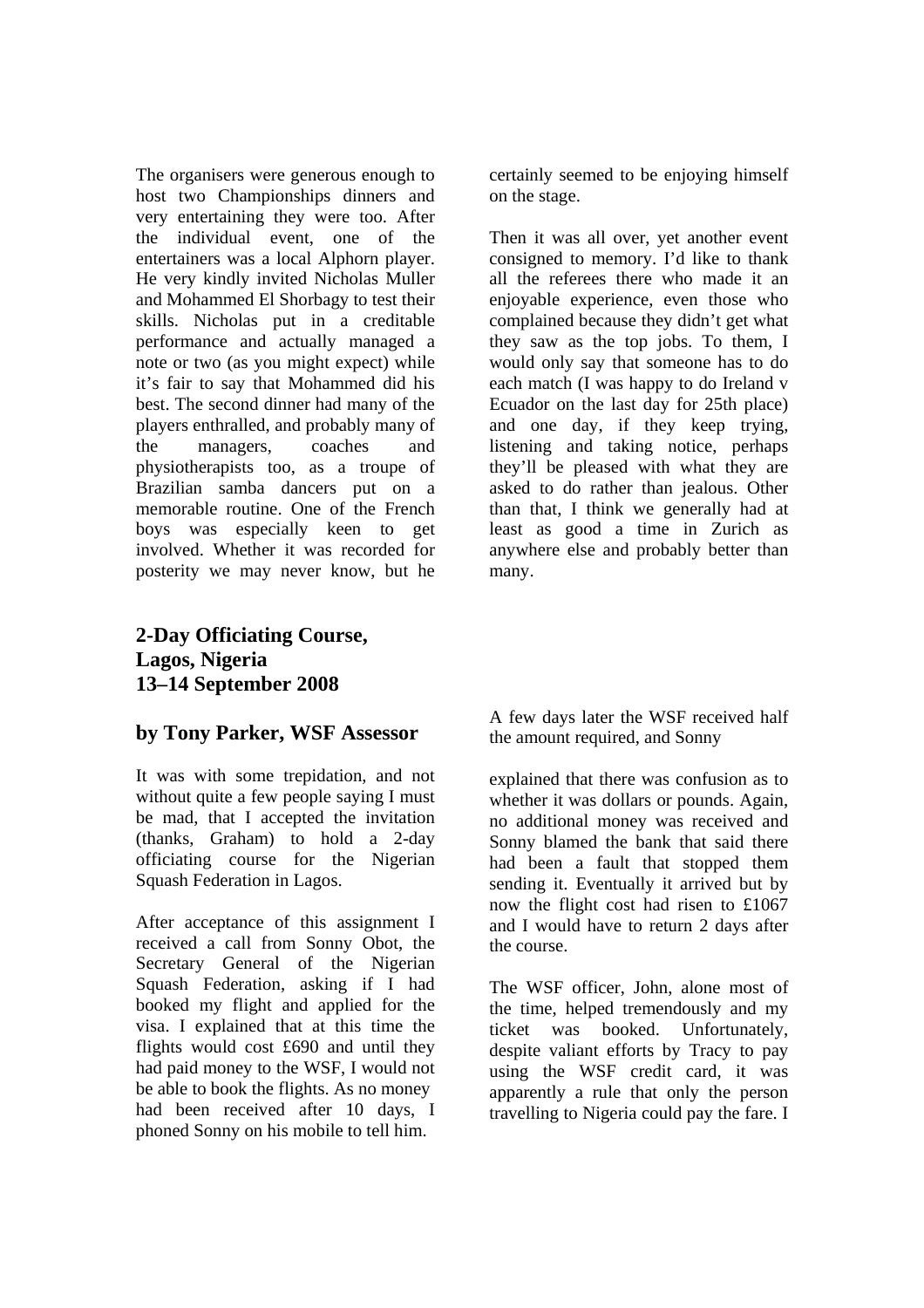went into my local travel agent who told me that they couldn't take the money for BA, as BA didn't use agents. I rang BA and was told to go the airport to pay the fare. After queueing at the desk for forty minutes, I was told that they could not accept payment for flights to Nigeria with either credit or debit cards; I would have to pay cash – and the reservation was only on hold for another 12 hours. On Saturday morning I went to my bank and withdrew £1100 (fortunately, I happened to have this amount available), and went yet again back to the airport and finally I got my ticket.

I then discovered that there is only one Nigerian High Commission in England and that was in London! By now, it was only 17 days before I was due to go. Until the money had been paid in full by the Nigerian Association, the WSF and I agreed it was not appropriate to spend any more money. Nevertheless, I downloaded a visa application from the High Commission's web-site and duly sent it off in the manner required with the £70 fee. When it came to following it up, I listened to the 3-minute introduction to the Embassy only to be cut off after another 30 seconds of pressing the visa option. I decided to try a different approach and keyed the number for the library. To my amazement, the officer in charge of postal visa applications answered the phone. He had gone there for some peace and quiet! Now only 8 days to go! He said he had the application, but they required a prepaid special delivery envelope to send it, and I had provided only a "recorded delivery" envelope which was what was stated in the visa application form. I duly bought this (for another £4), and sent it special delivery. He later confirmed receipt of my

application and promised to return my passport on the Wednesday before the flight which was due to go on the Friday. I told Sonny Obot, who reminded me that the Nigerian High Commission was staffed by Nigerians and not by British personnel and he would send an e-mail to stress the urgency. We were both relieved when the postman delivered the visa on the day before my flight...

I was already plagued with a stomach bug before I went, so I had a most uncomfortable 7-hour flight on a 747- 400.

On arrival, after 30 minutes queuing, I reached the immigration desk, only to be told that I would not be allowed to enter because I had not given them an address where I was staying. I had asked Sonny for this, but he had not provided it. I told the immigration officer that I was being met by the person who knew this, and eventually he rang Sonny who provided the details and I was allowed in. Sonny was only on the other side of the desk, but of course I didn't know what he looked like! The plane had landed at 7pm and Sonny waited with me until my luggage appeared at 9pm. Welcome to Lagos!

Outside the airport were 2 other officials, the president and a vicepresident of the Nigerian Squash Federation, and I was given a most warm welcome. The car was parked about  $\frac{1}{4}$ mile away on what was no more than a large area of unsurfaced waste-land on which cars were parked all over the place. This was Lagos airport's car park! After a 40- minute drive through the traffic on roads where pot-holes were feet deep and amongst people pushing carts and balancing anything from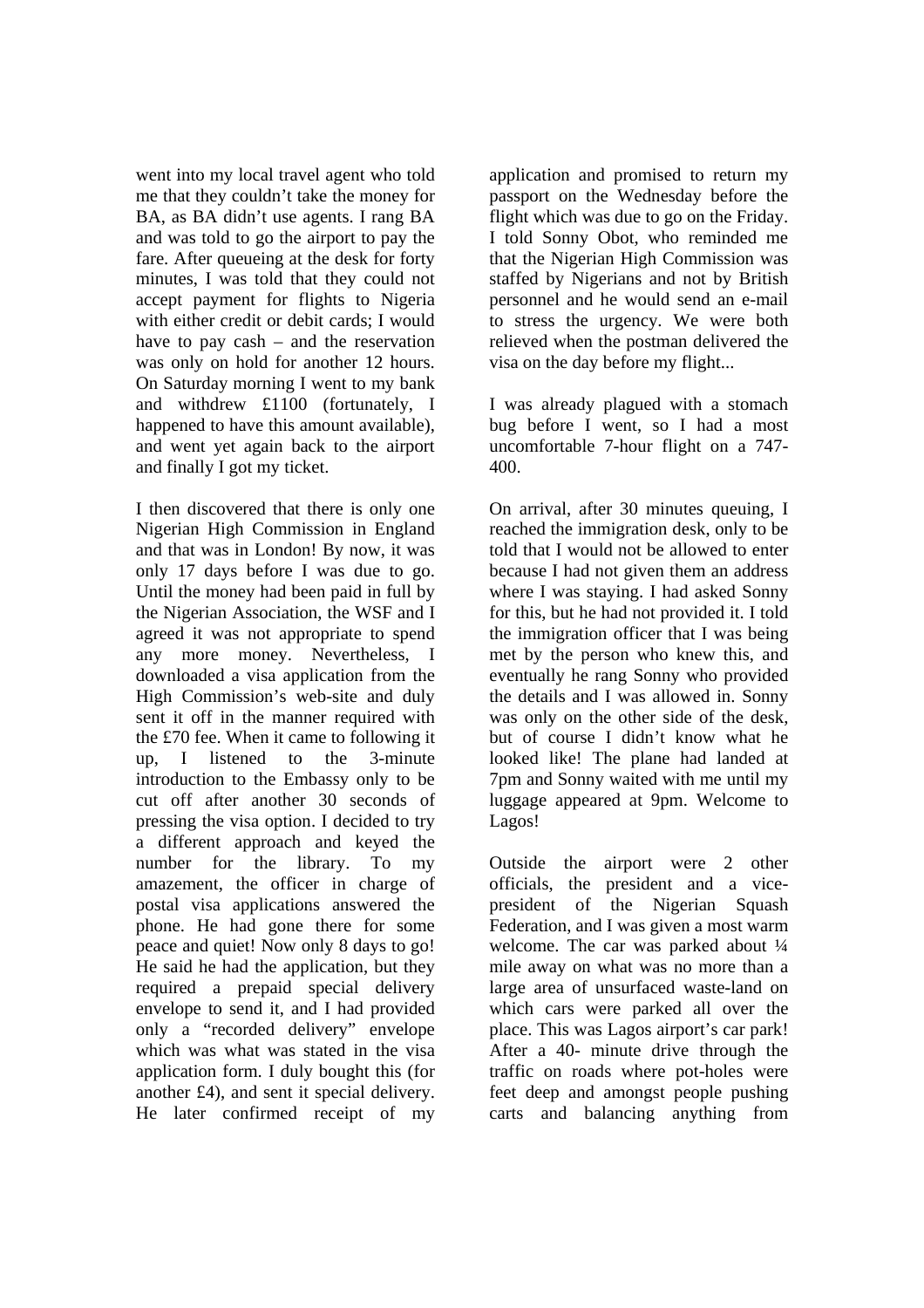baskets of fruit to what looked like dustbins full of all sorts on their heads, we reached my accommodation.

We passed an Intercontinental Hotel, but Sonny explained he had some guesthouse for me that would be completely safe and secure. Having traversed some unmade back streets littered with stalls, hawkers and beggars, we reached the Allure Guest House, which was a small enclave surrounded by razor wire and huge iron gates.

I was greeted warmly and taken to my room which was spacious and had a plasma TV. I settled in, unpacked and decided to use the ensuite bathroom. Alas there was no bath plug and I couldn't turn the handle to make the shower work, so I rang for help. I explained the problem to the night manageress, who was a charming lady call Nneka and she came with a spanner to turn the tap for the shower. Unfortunately the connections were loose and the water simply ran down the hose and went straight through some holes at the back of the bath. She then went to fetch a plug so I was able to fill the bath and at last feel comfortable. By now it was nearly midnight and Sonny told me that I was due to be at the radio station at 8am for a programme to be broadcast live at 8.20, so he would pick me up at 7, as it was about an hour's journey to the station. The course was due to start at 9.30 in the complex that was adjacent to the main football stadium.

I got to the course at 9.40 and there was a long queue of people registering with the official staff for the event. After an adventurous visit to the loo, I returned and found that 36 Nigerians were ready

and waiting for me to start. I was given a most wonderful introduction and was warmly welcomed by all attendees. I had asked beforehand for a flip-chart and equipment to show videos and DVDs. Flip-charts I find most useful, as you can easily recap a point you have made earlier when questions are asked. Alas, no flip-chart and no DVD equipment either, but I was provided with a blackboard and some chalk – but you can't go back then so easily.

I believe that no session should last longer than 1½ hours before a break. There was no provision for tea or coffee, but bottles of water were supplied and everyone wanted to carry on. It soon became evident that Nigeria's absence from the World Squash scene for many years resulted in their marking terminology to be both out of date and in many ways peculiar to Nigeria. For example, any ball 'not good' – whether 'down, not up or out' – was called 'down ball'. They did not award a stroke but a 'rally'; and '5 all' was 'five, five'. When the server won the point, it was 'hand in' and 'no call', or 'hand out' when the server lost the point.

After three hours I assumed it was lunchtime, but again nothing had been arranged. Eventually, I was given a sandwich of unknown content and another bottle of water. Everyone seemed to want to carry on, but I insisted I needed a break, to have a cigarette if nothing else, so half an hour later we were in session again. It seems that they wanted their money's worth as everyone had paid the equivalent of £70 to attend – for which they also received a T-shirt and a rather nice hold-all, both bearing the motif 'Nigerian Squash Federation, 2 day Officiating Course, under the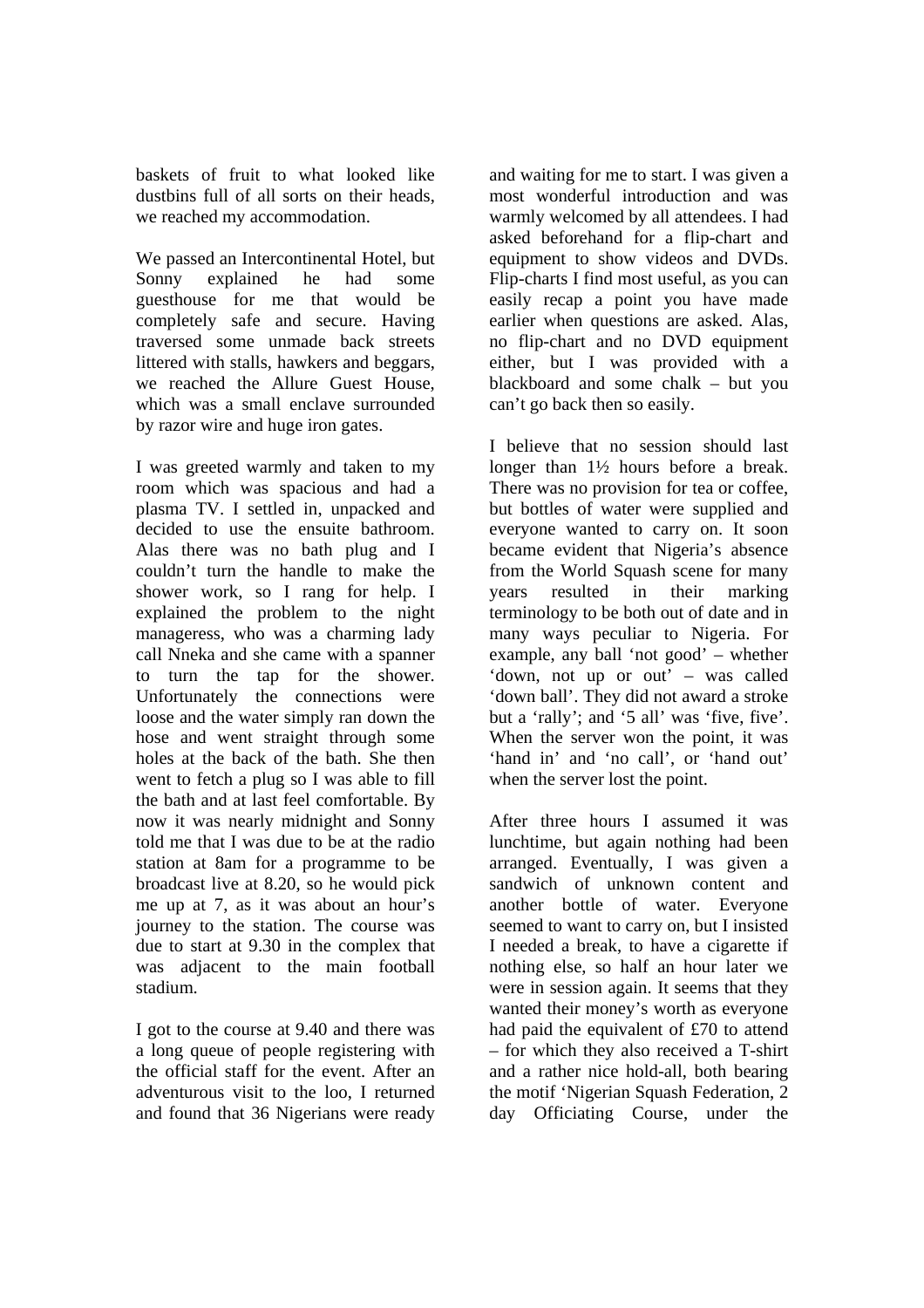auspices of the World Squash Federation' with the WSF emblem and also a large notepad and pen for taking notes.

As I needed to rest my voice and sit down, I arranged for the rather dated 'Calling the Shots' video to be played. It actually played well with the ball visible on a big screen, and they all sat down with their answer sheets through the first fifty decisions. With 36 people on the course I did not fancy marking them all myself, so I asked them to pass them to the person sitting next to them to mark. To my pleasant surprise the average mark was 37 with the lowest being 29 and the highest 42 but there were so many alterations on the sheets when I looked carefully at them later that I'm not sure that the results were accurate…

It was by now 5pm, but they all wanted to carry on with the next fifty different decisions, so we did. When I went through what each decision should have been, plenty of debate occurred – especially on the 50/50 decisions, and the marks were very similar with one attendee apparently getting 44 correct which was indeed very creditable. The session finally finished at 7.15pm.

But it was not back to the guesthouse and some food, but off to different radio station and another live broadcast.

I eventually got back to the guesthouse at 9.30 to find they had finished serving food, but my friend Nneka went out and brought in chicken and chips. Unfortunately, the chicken wasn't cooked properly, so I quickly stopped eating it and just ate the chips! My stomach was worse next morning, when we had a 9am start, and there was to be a closing ceremony attended by the Minister of Sport at 4pm.

Most of the second day was spent trying to deal with Rule 17 and 'bleeding', but it was again soon evident that these issues were not familiar to all but 2 people who were the senior coaches in Nigeria, one from Lagos and one from the new capital Abuja.

We then went across the stadium to the court where 2 top juniors had been lined up to provide some practical experience for the course. Unfortunately, they were more concerned with playing an exhibition match to show off their skill, rather than providing anything of use for the course. After 15 minutes and no more than three stoppages, I asked them to imagine they were playing for the Junior Championship and to stop when there was interference. The result meant that they kept stopping when there was no reason, producing unrealistic situations which did not help either, and with 36 people all wanting a turn at marking and refereeing, it was a bit of a nightmare. In the middle of the session, I noticed a group of people came in with TV equipment and started filming – and then the session was stopped whilst I was interviewed again – this time for Nigerian TV.

The closing ceremony was quite splendid. Everyone (except me of course) sang their National Anthem whilst standing to attention. I was given three lots of gifts by different people, one of which was a 17-piece stone tea set which was, not surprisingly, pretty heavy and filled more than half of my suitcase and doubled its weight. I subsequently noticed the tea set was made in China! The spacious hold-all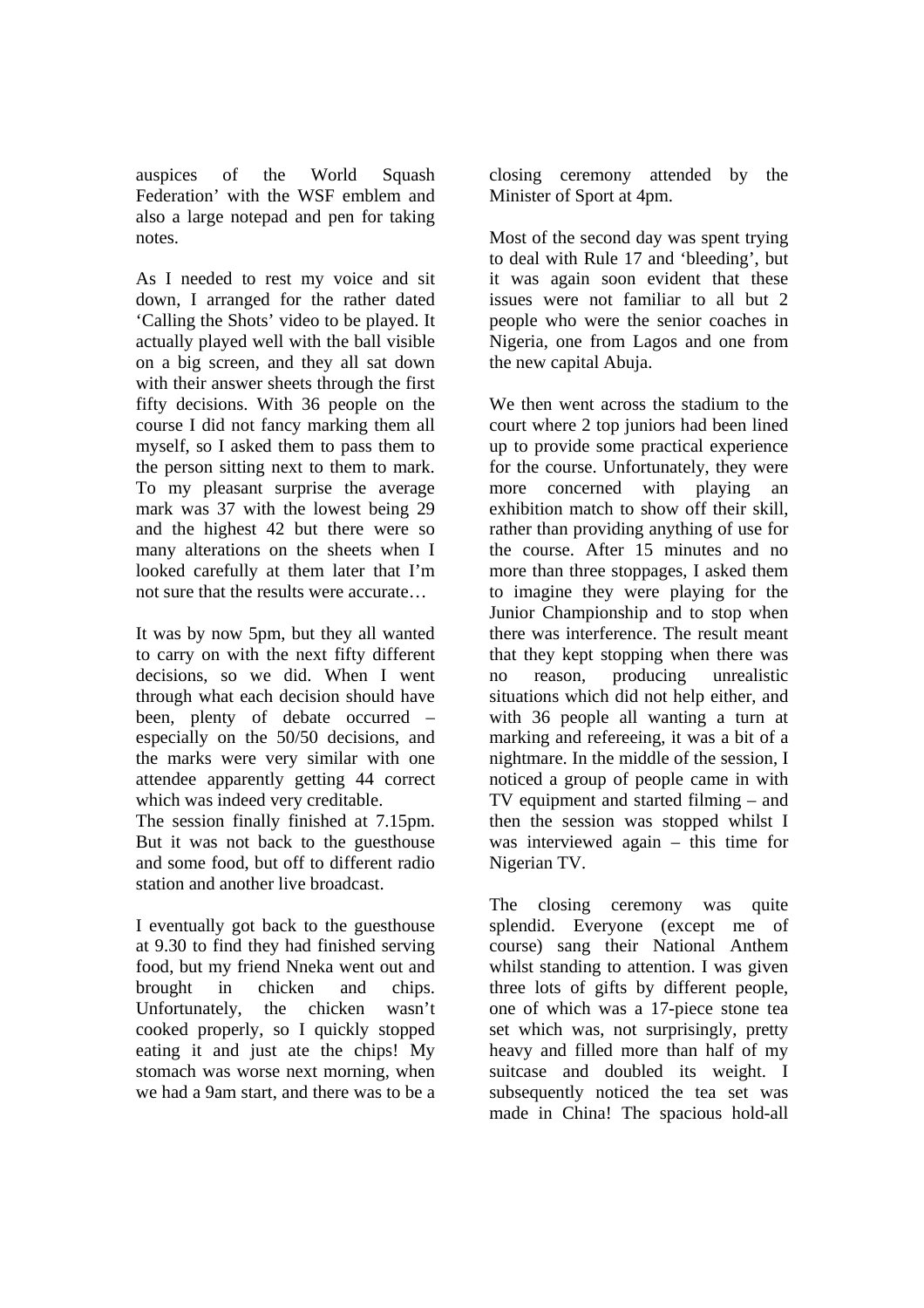now came in very useful. We had a photo session at the end and it seems everyone wanted his photograph taken with me.

In the evening I was taken to the Lagos Country Club, which was hosting some inter-club finals competition. I was greeted by the Club's owner, obviously a wealthy business man, and I sat at the top table in a most comfortable armchair and was then introduced to the 100 or so people watching. The club was very well appointed with several courts – the main court, with a glass back, with seats for about a 100 people. The only drawback was the floor which had been stained a very dark brown, making sighting the black ball very difficult. I don't think there are any white balls in Nigeria!

We then watched some of the matches and the markers and referees, who incidentally had not been on the course, and who showed the same idiosyncratic marking I had found used by the people on the course. Two of the players were argumentative and the referee kept silent far too long while both players voiced their opinions vociferously and all the spectators were joining in. I was then asked if I would do them the honour of refereeing the main final between two players who were especially troublesome. I wasn't really given much option, because the MC for the event got up and announced that I was going to referee the final match. Afterwards I was put up to answer any questions. After 30 minutes I was whisked away for a very good meal, probably the best I'd had in Lagos.

To sum up, I now understand why the Federation were so desperate that I go to Lagos, as they had spent a lot of time

and money, as had all the participants, in arranging the course. There were, apart from the items mentioned several large banners announcing that the course would be held.

Nigeria is working towards holding the African Open, and clearly they know they need to train some people to officiate at this Championship. To be honest, there was no one there who would be competent to referee at a PSA event, and it would have taken far more than two days to get any up to the right standard. It was planned that I should meet the person due to stage the event, but he was not available whilst I was there. I also gather that the sponsorship has not been finalised. I told Sonny Obot they/he would need to bring in a Tournament Referee and at least one other International or World Referee for a PSA event. They are unaware of the PAR-to-11 scoring and as for the 3 referee system – well, it's all totally unknown.

There is no doubt in my mind Sonny Obot is trying really hard and is determined to get Nigerian squash back in the international arena but he has two major problems:

- 1. There is no Government funding, so the Association has to organise all its own sponsorship.
- 2. The visa situation is so difficult both for them to leave and others to arrive.

Sonny is appointed by the Government, but only he and a small support staff are paid. I honestly wish him and his committee every success because they are dedicated to their task.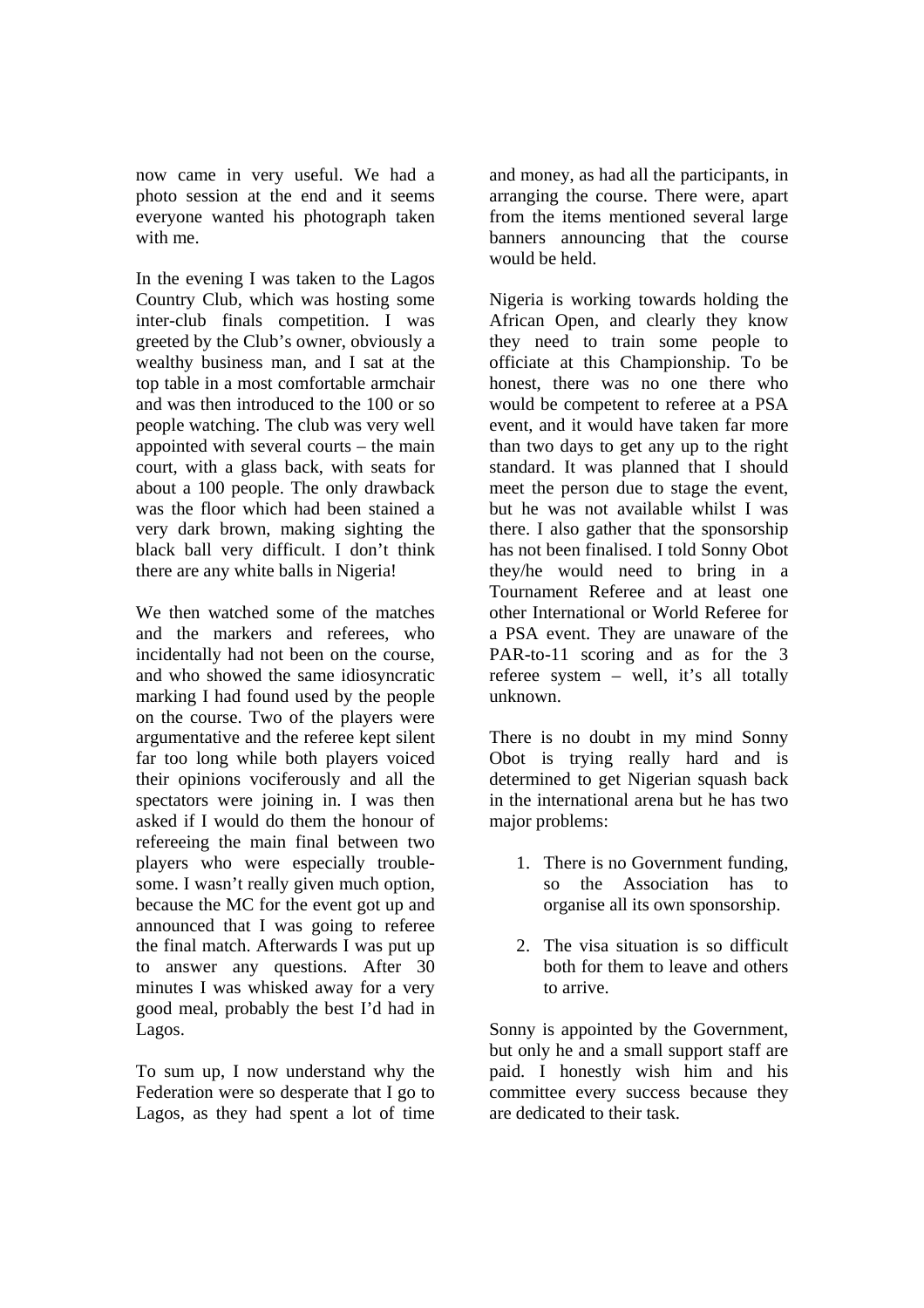Despite all the trials and tribulations and the undoubted stress of making the arrangements, flight, visas etc, I did enjoy the visit, if only because of the warmth and unanimous thanks of all the participants who thoroughly appreciated the course. I must say that the whole episode tested my stamina to the limit, and I'm so glad that I didn't abort the adventure some two weeks before I was due to go, when the flight and visa problems looked like causing me to give up.

how Nigerian squash and the sport on a world basis are faring. I soon found out that they were more interested in the latest news of Manchester United. The whole nation is football mad and I saw hundreds of kids kicking footballs around and most were wearing Manchester United or Chelsea T-shirts.

The trip was an experience of a lifetime  $-$  but I'm afraid Lagos is not top of my list of places to revisit!

## **Men's and Women's World Opens, Manchester, 11–19 October**

## **by Rod Symington, WSF Senior Referee Assessor**

This was a spectacular event in every respect: the venue, the staging, the organisation, and the quality of play. Finally, squash was presented with the level of production values that the sport deserves. The refereeing was pretty good, too!

It was a rather small refereeing team for *two* World Opens (only nine people, along with Tournament Referee Wendy Danzey), but with the help of four English National Referees for two days, the team coped very well, using the Three Referee System from the First Round of the Men's event onwards, and from the third round of the Women's event.

One radio company now rings me on some Saturday mornings at 8.40am to speak live on their sports programme to keep the Nigerian people advised on Two members of the International Olympic Committee were going to be present for the latter stages of the Tournament, so both players and referees were urged before the event started, through a letter from WSF President Jahangir Khan, to be aware of the need to display appropriate conduct on court. There were, inevitably, a few tantrums on court (and one off) by the usual suspects, but overall the standard of conduct by the players was good. We can only hope that the members of the IOC were suitably impressed.

The referees were very busy and the days were long, and the team of referees was to be seen every evening wandering the streets of Central Manchester at 11 p.m. (or later) looking for a place to eat. The Host Committee treated the referees very well (generous food vouchers at the venue every day), and the referees' hotel was modern and new – although some of us would have preferred more than six inches between the twin beds…There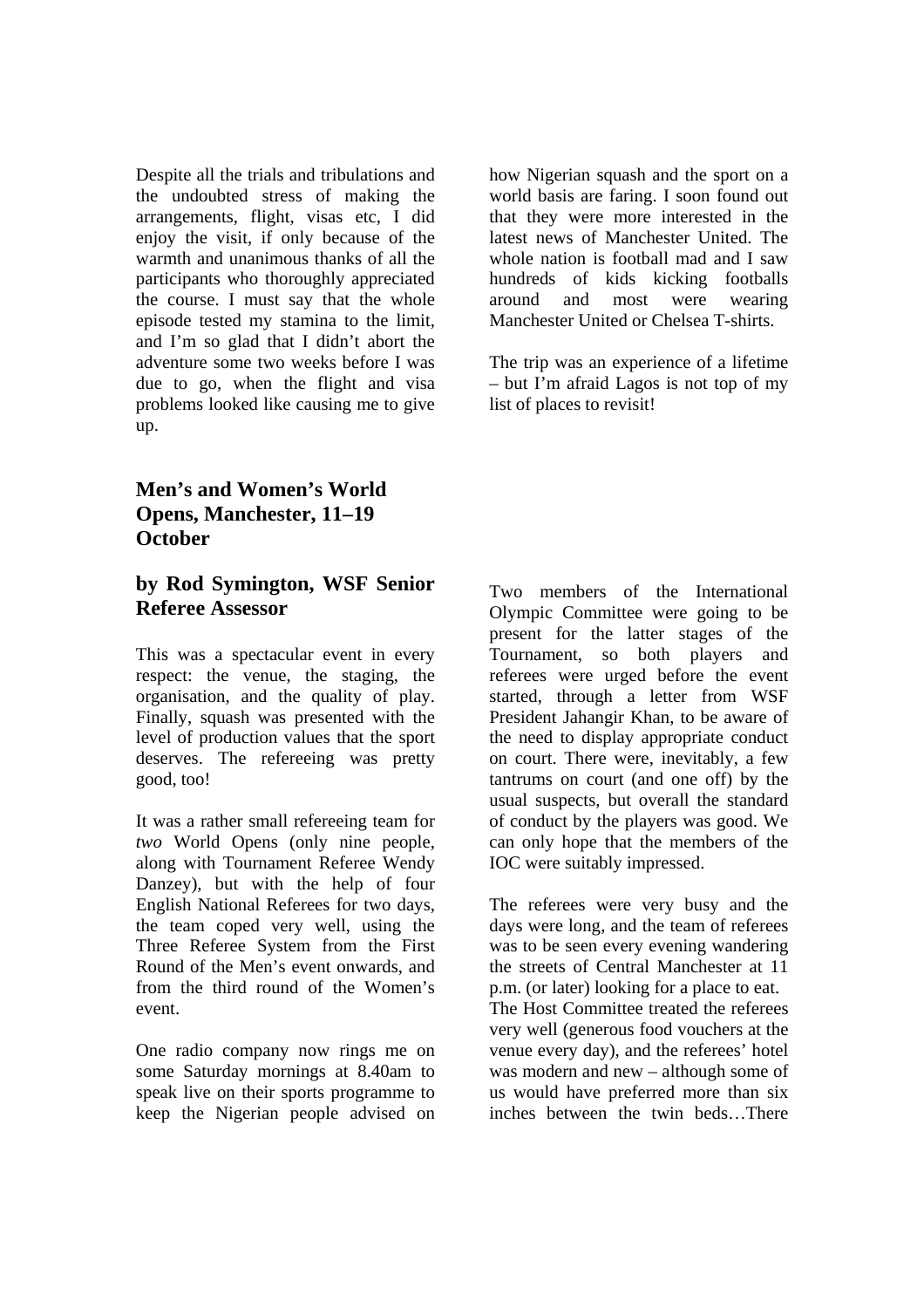was an excellent bus service between the venue and the hotels; apart from one small hitch (rectified by a series of taxis) the transportation worked flawlessly.

In the Men's Draw the biggest upset was Adrian Grant's defeat of second seed Gregory Gaultier – after which the latter accused the referees of "stitching him up" (some of us who witnessed the astonishing scene needed two translations). Ashour defeated Shabana in a hard-fought Semi-final that Shabana should have won (he led two games to one and 7–4 in the fourth). In the Final against Karim Darwish Ashour's superior talent asserted itself after he lost the first game and the outcome became more and more inevitable as he took control with relentless retrieving and glorious shot-making.

In the Women's Open the big surprise was Vicky Botwright – who had announced her imminent retirement from the WISPA Tour – reaching the Final.

## **Hong Kong Open 2008**

## **by Harvey Bowlt, International Referee**

The Hong Kong Open was held from Monday 17 November to Sunday 23 November 2008. The qualifying rounds in both the men's and women's tournaments were held on 17 and 18 November, and the draw proper started on Wednesday 19 November.

The WSF referees allocated to the tournament were world referees Chris Sinclair and Roy Gingell and international referees Yogendra Singh,

Here again, despite some fierce resistance from Botwright, Nicol David's superiority left the eventual result in little doubt. The large arena was packed every day with a very knowledgeable crowd, and the announcements, the introduction of the players, the post-match interviews – everything about this event achieved the highest professional standards. Why can't all squash events aspire to such standards, too?

The Final Banquet was a splendid affair in the magnificent Town Hall and was attended by some of the greatest names in squash (including Hashim Khan) – a fitting ending to a unique occasion.

There was a large team of organisers and volunteers ensuring that everything ran smoothly – too many to thank individually – but the Organising Committee, aided by England Squash, deserve the highest commendation for their efforts. This was a world-class performance in every respect.

Fayyaz Mohammad, Harvey Bowlt and Fahim Gul. Fahim Gul was unable to make the tournament at the last minute and as a result there were only 5 WSFappointed referees.

Other referees sent by their national bodies were Miyuki Adachi (Japan), Kim Jae Ohan and Woo Chang Wook (South Korea), Yang Yuan Fang (Taipei) and Andy Karuppiah and Aaron Soyza (Malaysia). A number of local referees assisted with refereeing duties, as the three referee system was used in both the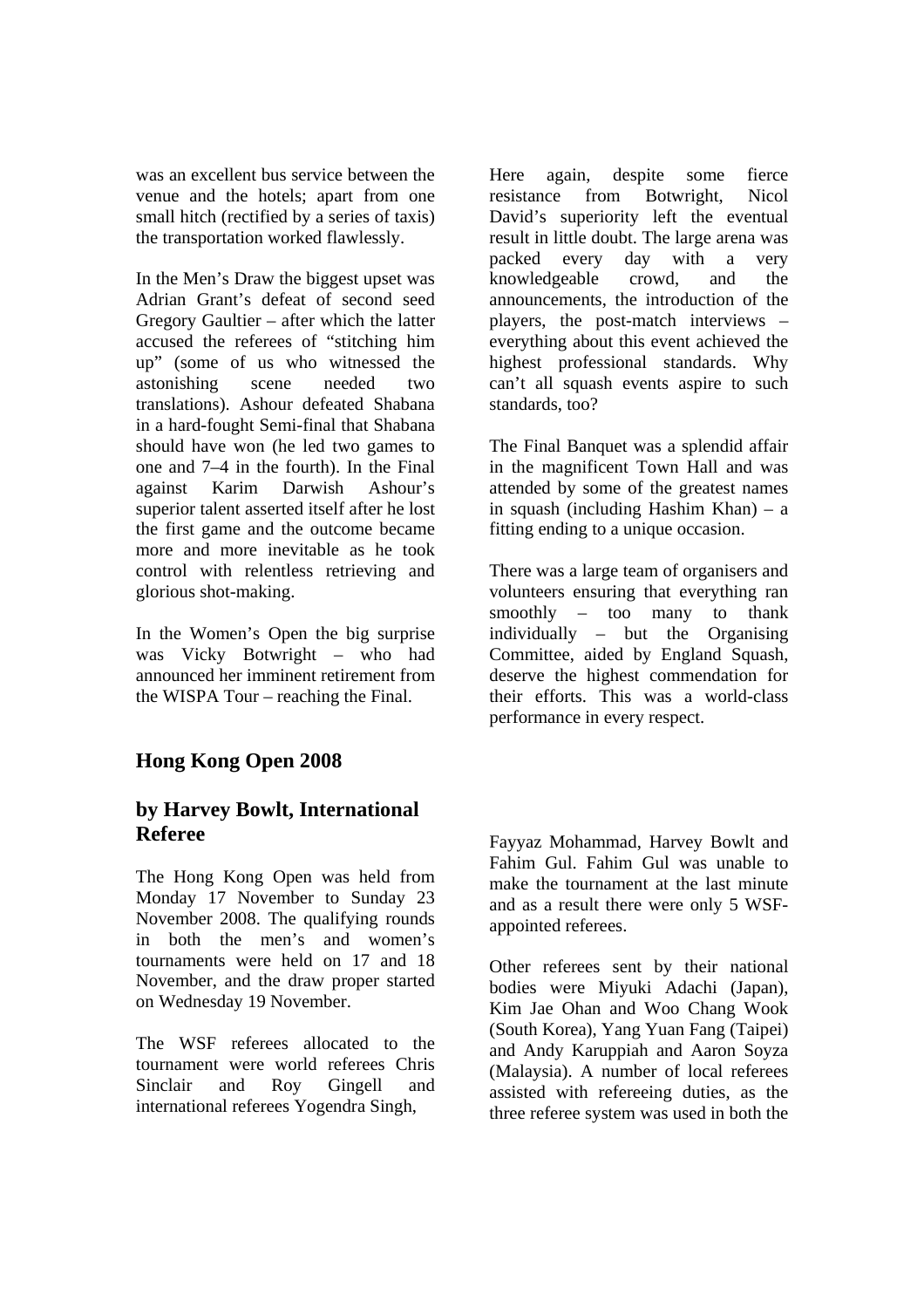qualifying rounds and the main draw for the men's tournament and from the quarter finals onwards in the women's tournament.

### **The Three Referee System**

Although the system has been used at many tournaments throughout the world it was a novelty to me, as it was the first time I had used the system.

A general observation is that it seems to have been favourably accepted by the players, who consider it a fairer system and there was minimal dissent throughout the week.

Due to the fact that there were only 5 WSF referees present we were initially under the impression that we would be worked off our feet. However, the tournament referee, Anthony So, made significant use of the other visiting referees and some of the local referees/players to assist with refereeing duties and ultimately the WSF referees were, if anything, underutilized during the tournament.

Where possible, at least 2 WSF referees were used in the more difficult matches, but in many matches a WSF referee was the central referee and was assisted by one of the other national referees and/or a local referee. On occasion this resulted in some interesting situations where the central referee was either overruled by the two less qualified referees or there were three different decisions. Although WSF referees obviously make mistakes, the two examples of overruling that I saw in matches where I was not involved were clearly incorrect decisions.

I think the lesson to be learnt is that although there were very few problems throughout the tournament because of the three referee system, it is preferable for at least two WSF referees to be allocated to each match where at all possible, particularly when it gets to the later rounds of the tournament.

As regards refinements to the system, where dissent is shown it is generally addressed to the central referee and ultimately an electronic system needs to be developed where all three referees give their decision anonymously and only the consensus decision is displayed to the players. This should not be an issue with modern technology.

### **Accommodation**

The referees were accommodated at the Rosedale on the Park Hotel in Causeway Bay, which was strategically placed for transport and other facilities. Although the rooms were small they were very comfortable and the other hotel facilities were good. The players were accommodated at one of the local Marriott Hotels, which I believe was more upmarket. I understand that WSF have decided that in future referees must be accommodated in a hotel that is the same standard as that used by the players. However, I had no complaints about the referees' hotel accommodation.

### **Venues**

The initial rounds were held at the Hong Kong Squash Centre and the semi finals and finals were held at an open court in Tsim Sha Tsui on the Kowloon side of Hong Kong. Fortunately the weather for the semis and final was good and the court was at a different angle to its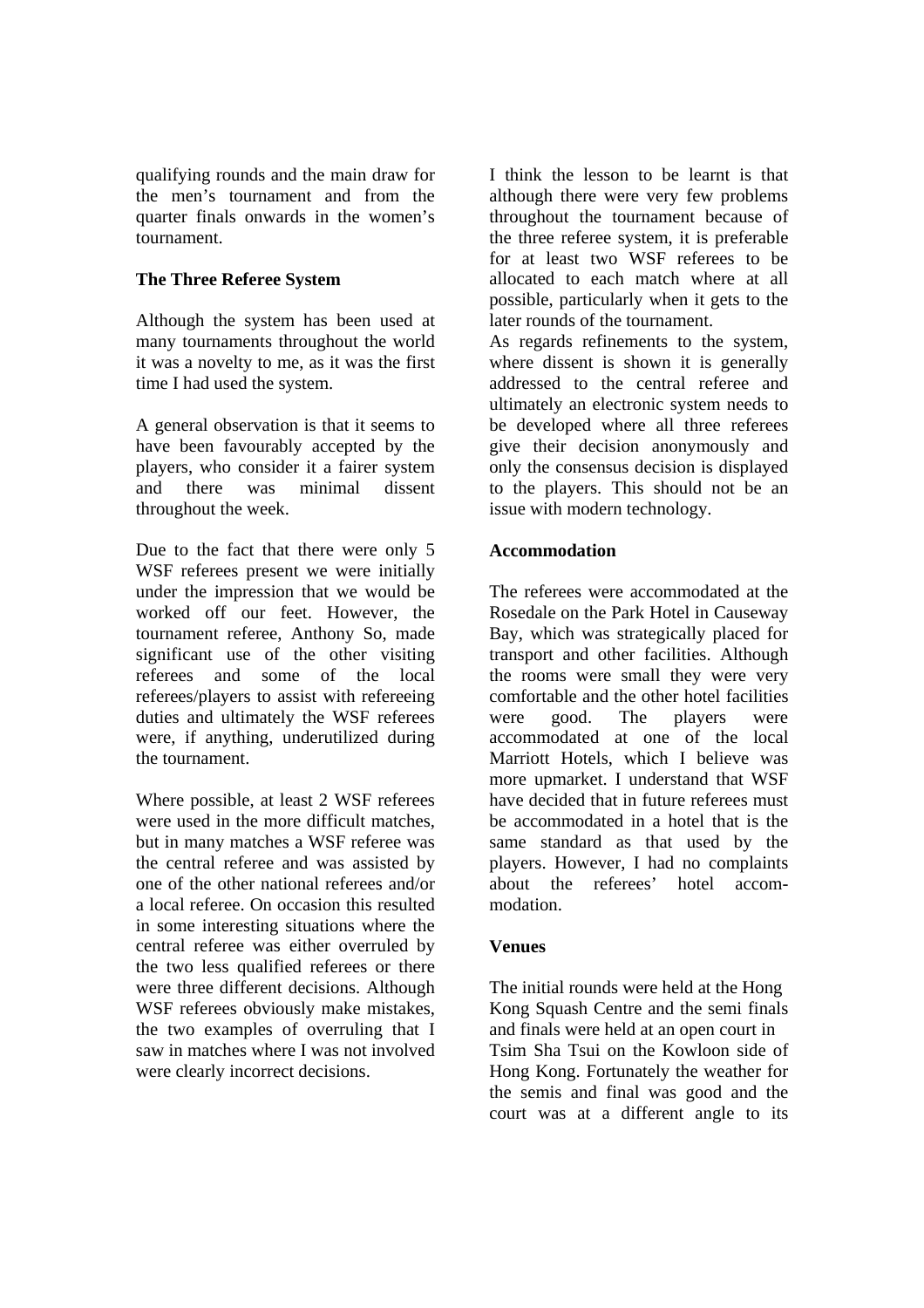position a couple of years ago, when I had the interesting experience of a ball going out of court over my head and into the sea! It was positioned so that the skyline and light show on the Hong Kong island skyline were displayed behind the front wall and it must be one of the more spectacular venues for a squash tournament in the world.

#### **The Tournament in General**

I was interested to hear that this is the 23<sup>rd</sup> year that Cathay Pacific has

## **Lessons from Qatar, 25–31 October 2008**

## **by Barry Faguy, International Referee**

#### **The Journey to Qatar**

*"No matter where you go – there you are. Your luggage is another story!"*  (Jewish-Buddhist saying)

The email invitation for me came in early September – the result of a cancellation by another IR. I accepted eagerly, so they sent me a Qatar Airlines ticket. If you've never traveled via Qatar Airlines, then you've missed a treat. It's one of the world's 5-Star airlines – there being only six of them. Although seated in the poverty-stricken part of the airplane, a poor referee couldn't be faulted for feeling a mistake had been made and he'd been upgraded. In any case, we all got to enjoy that airline – whether we came from England, Ireland, South Africa, Pakistan – or even from Canada as two of us did.

sponsored the tournament and Hong Kong Squash is fortunate to have such a good sponsor.

As usual the organisation of the tournament was good and my thanks to Tony Choi and his organising committee for their hospitality and the excellent lunch during the week. Thanks also to Fayyaz from Hong Kong who arranged an informal dinner on the last evening at the United Services Recreation Club in Kowloon, which was hosted by the club president, Ross Parker.

Doha, the capital of Qatar, is the centre of it all – a city undergoing rampant construction, apparently trying to rival Dubai in ostentatious spending with each project being an architectural gem – often a head-turner. It seems that all that oil & gas comes straight out of the ground, passes through the Philosopher's Stone and right into those buildings as cash. Some of that cash is flowing into the airport itself, where a substantial upgrade (Where do you go after 'great'?) is underway to impress arriving passengers even more. Speaking of arrivals, here's a glimpse of the main entrance to our hotel – The Doha Grand Regency. Not too shabby…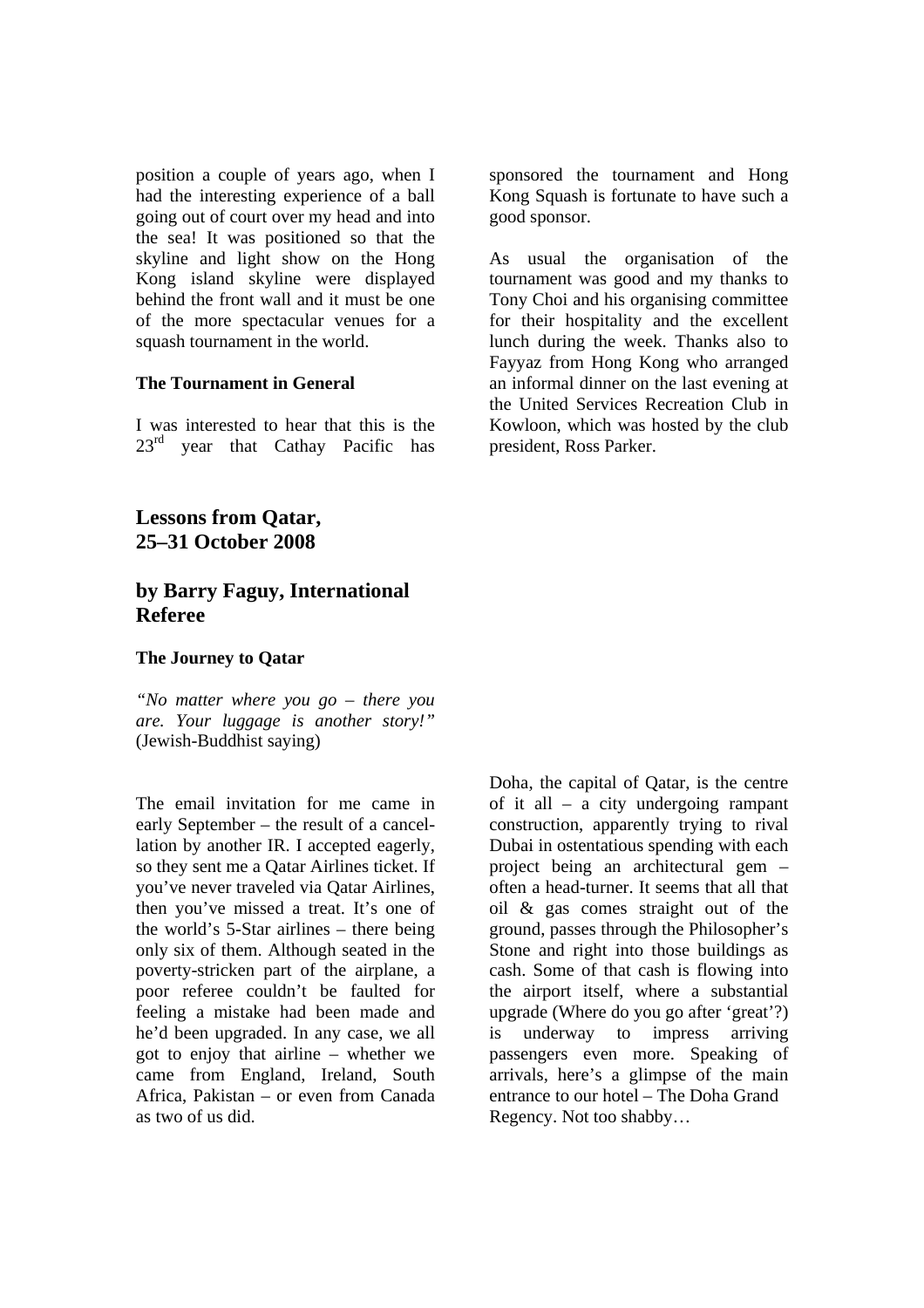

To put it mildly, our \$500-per-night rooms would have been somewhat difficult to afford on a referee's pay – but we had connections, if you know what I mean. This superb hotel is the where we had the lion's share of all our meals – upstairs in the Grand Gourmet International Buffet – where the week's

evening repasts became a veritable culinary 'tour du monde'. This made meal selection quite a challenge – but recalling Yogi Berra's classic advice ("*If you come to a fork in the road, take it")*  – most of us simply took some of everything each time. Problem solved! Of course, some work had to be done – and given that the courts weren't next door to the hotel, box lunches were supplied. The boxes were very nice!

### **A Motley Crew, indeed**

Sure, at first glance it looked like your usual crew, but word shortly got out about the true nature of this gang of nine. Here is what was rumoured about them:



John Massarella: Our first character from England was available because he was out on bail. You don't want to mess with this jester! His bouncing & jiggling laugh is contagious – but all meant to throw you off of his trigger-like temper which, we can attest now, quickly led to his trashing of several chairs before our very eyes.



Mike Collins: Said to be a real-estate lawyer from South Africa – we can't help but harbor doubts about his shady connections to a legal system that involves nine 'chosen' judges. His funny accent was purported to throw Canadians off the mark – probably because they are the only ones known to speak English with no accent at all!



Jack Flynn: Irish! Yeah right. If you've ever heard a phony accent – this was it, and a poor imitation at that, me boy! People in the know figure this guy to be the head of the western operation involved in vetting certain people known to be the 'decisionmakers' – clearly a euphemism for an alliance involved in very 'questionable' issues.



Graham Waters: Suspected of being the anointed ringleader (which explains the aura descending onto his head from above), this piece of work has been known to pull strings to 'appoint' (ha!) judges to the halls of power. Caution tempers any inquiry into the real background goings-on in these low-life machinations.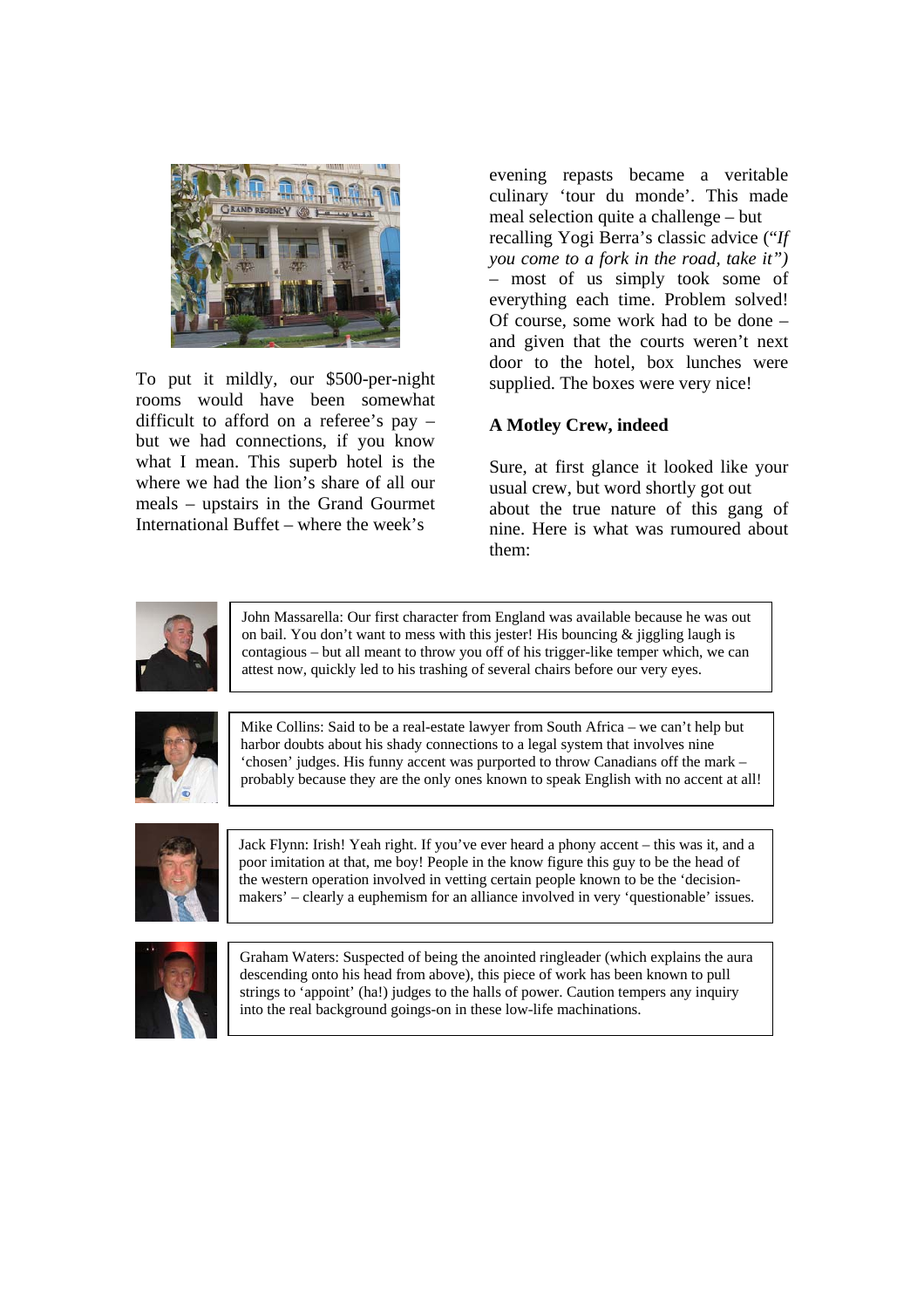

This one, known as Chris 'the No Let' Sinclair, is reputedly said to be at the origin of inclusions in some 'rules' (read, 'modus operandi') about how to deal with some socalled 'players' (read, 'troublemakers') when 'minimalist' issues arise. Some of those 'players' have never been seen again. Don't let the good looks fool ya.



All smiles – but Dean 'the can crusher' Clayton was often seen late at night carrying out certain 'bags' for disposal. Considering that habit, discretion is the better part of valor when speculation on the ultimate whereabouts of that 'Foster' chap (see later) who, without a trace, mysteriously disappeared from the hotel on the last night.



Wendy 'the dazzler' Danzey is a suspected key 'player' in the shady ring of gaming aficionados – and so consumed with this nefarious aspect of the 'adjudicating' (nudge, nudge, wink, wink!) underworld, that she is reputed to always have 'Scrabble eggs' for breakfast. Talk about mixing up your words – and getting points for it!



Ayaz 'the killer' Khan: Merciless – this character has been known to pitilessly force his victims to 'carry on' – paying absolutely no mind to their anguished pleas for a break in the action. He is said to have done time down south – and now released, he will soon be handed over to the British authorities. It's quite a 'slippery' business.



Barry 'Now here's the deal' Faguy: Another vagrant who claims to be a dentist – but that's just another alias. This reprobate seemed the shadiest of the bunch. Careful to mask his true appearance, he is relentlessly making offers that none dare refuse. His instruments of torture are referred to as 'decision spatulas'. Can you believe that!

So much for the unpleasant intros; let's get on with our story…

### **The Culture**

*"Culture is a little like dropping an Alka-Seltzer into a glass – you don't see it, but somehow it does something."*  (Hans Magnus Enzensberger)

### **The welcome**

One might say that, culture here is, in a word, hospitable. There's a guy named Allaeldeen Allouba, a former high-level player himself who coordinated all

things official – and to him we owe a great debt. Here's his picture.



A reserved, but efficient gentleman – he saw to our needs as though he had nothing else to do. In fact, all the Qataris on his team were exceptionally pleasant to work with – and it seems that we were all invited back for the next time. The line forms on the right!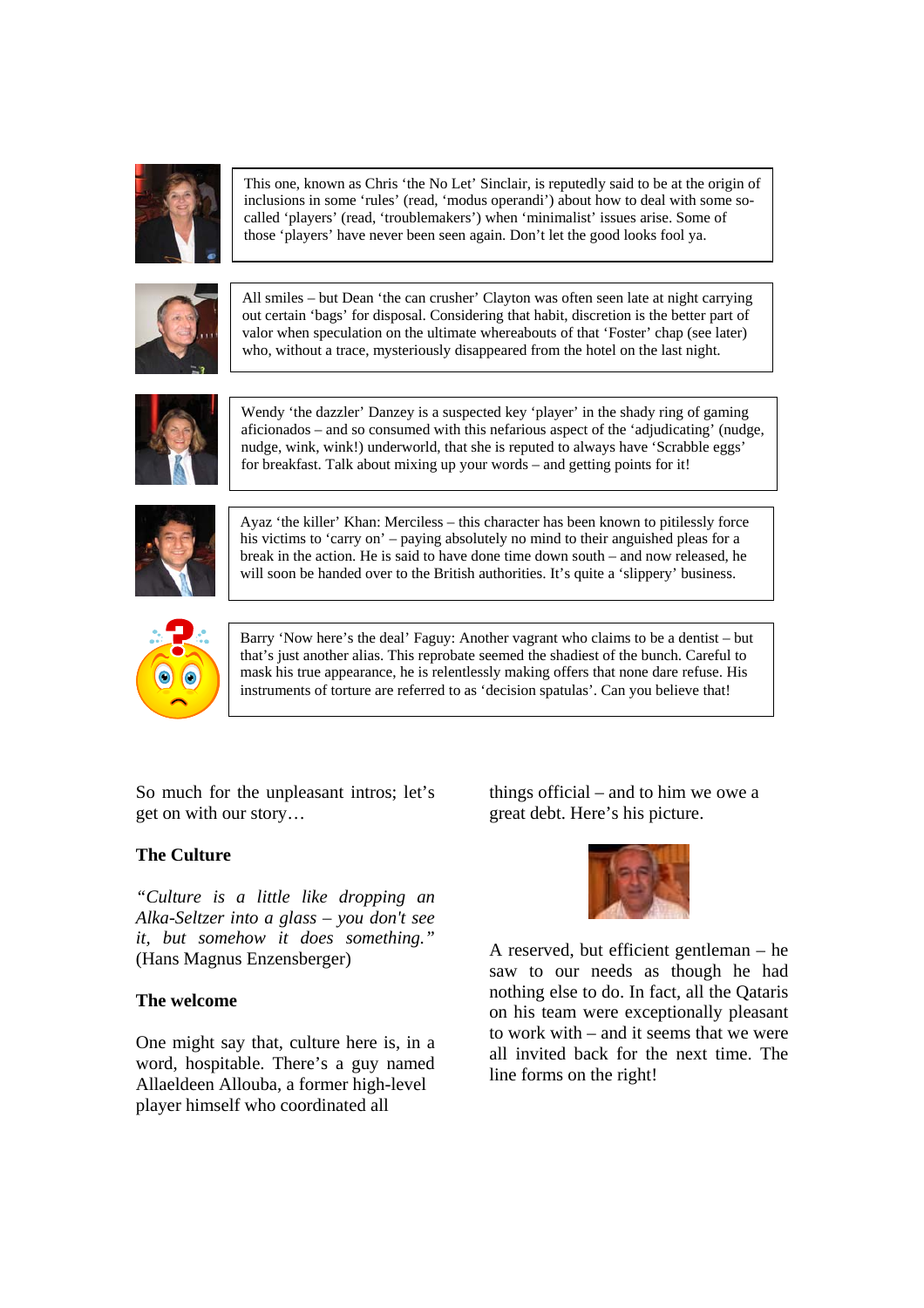#### **On the roads**

We all arrived on Friday – and the place was pretty much dead in so far as traffic goes. We then learnt that Friday here is like a Sunday in the rest of the world – and Sunday here is the first day of the week. Needless to say, traffic took a turn for the worse from that point on.

We have evidence to believe that a fashion police is coordinating things in Doha. Taxis and buses are all the same color (aquamarine) – and the drivers all wear uniforms – a shirt  $\&$  tie, also with aquamarine accents – all perfectly coordinated. The taxis are owned by the state. The drivers rent them. The gas is supplied. It costs 23 cents a litre! I know you don't want to read that last part.

### **Drinks**

Qatar is of course, essentially an alcohol-free society – and finding a place to have a cold beer can be a challenge. It brought to mind W.C. Fields' famous quote: "*Once, during Prohibition, I was forced to live for days on nothing but food and water.*" – and we had visions that such would be our fate. Good luck had it that we met up with an ex-pat named Foster who was able to offer some comfort under those difficult conditions.

### **Shopping**

Another neat feature of Doha is the Souk Waqif – a never-ending convolution of alleyways forming a giant bazaar with a vast array of goodies for sale. This served as an interesting diversion for match-weary officials. John Massarella

even had a couple of suits made – to compliment his sideline as a eulogist! Yes it's true – and he's apparently in great demand as people are just dying to have him speak about them. If he's that popular, maybe that's some kind of warning to stay away from this guy so as to avoid becoming the object of one of his dissertations!

### **The Main Event**

 *"Early in life I had noticed that no event is ever correctly reported in a newspaper"* (George Orwell)

Considering the above quote, I guess I should mention that there was a Squash tournament. I suppose a minimalist style holds the least risk of  $error - so$  let's just say that some guy named Darwish beat another called Shabana – and some gal named David beat another named Grinham…

### **The court**

In contrast to most events where a Show Court is rented for the week, the Qatar Squash Federation has one permanently installed – within a 500-seat arena! Resources are not the problem here. And, they do a great job of the presentation too.



The VIP seating down at the front is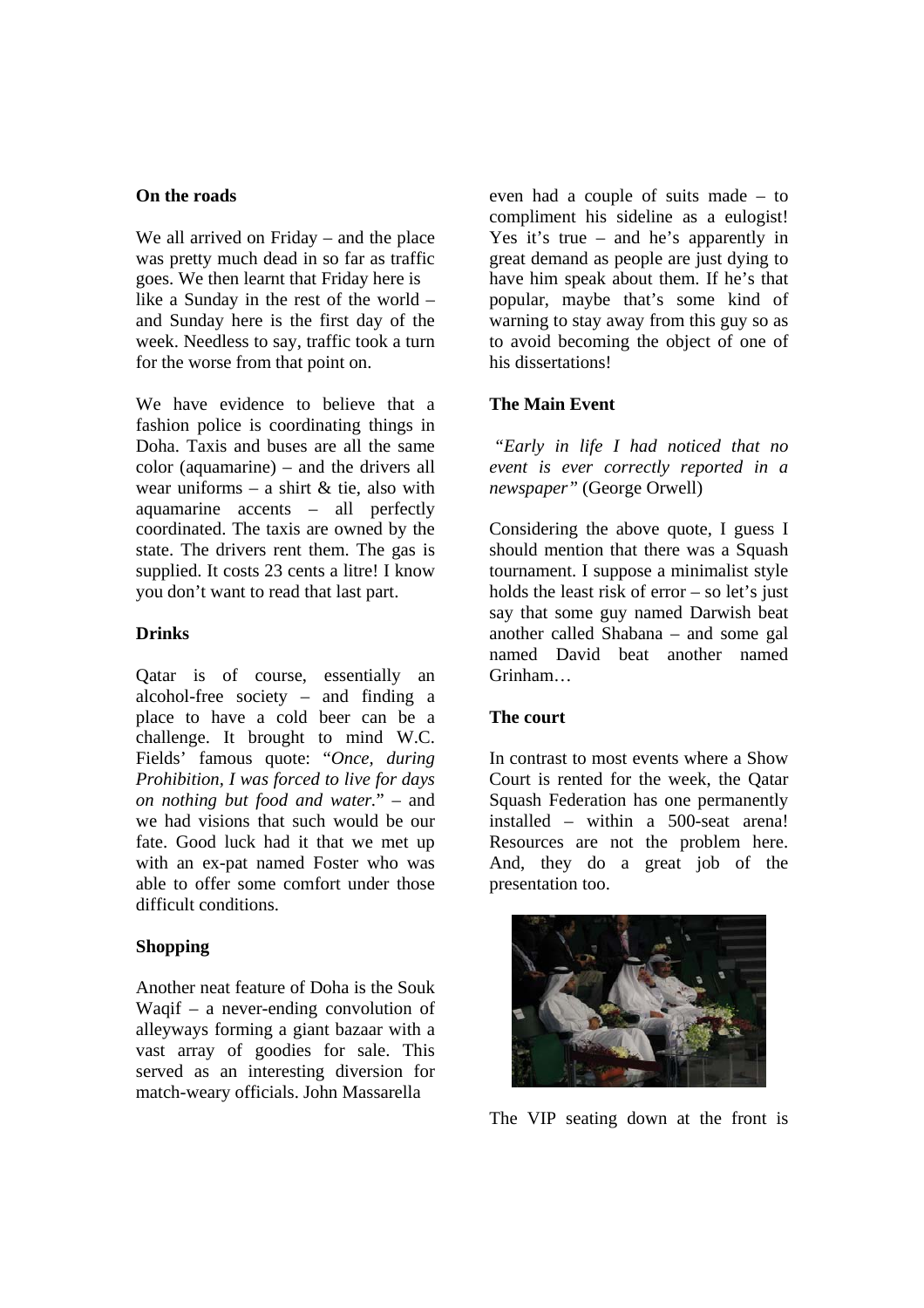bedecked with flowers and carpeting, and they brought in the PSA's Robert Edwards as the dynamic, professional, info-laden, metaphor-making, presenter for each of the main matches. All in all, a first class show.

### **The 3-Referee Spatulas**

Conscious of the desire to have a truly 'player-blind' system – and not yet having an electronic device that can deliver that – we trialed a paddle/spatula system imported from the Frenchspeaking part of the exotic land of Canada – where it had been used over the past year. Unfortunately, it was felt that it was too cumbersome to manipulate them – especially if you were the CR who had to balance the clipboard, select the correct spatula, check to see what the SR's selected, announce the consensus – and write the score. So the spatulas were put aside. Nonetheless, something still needs to be done for use at the local level electronic devices will not be available. Variations of spatulas or cards will need to fill the void to ensure anonymity.

There's no doubt that ensuring that the players cannot identify who gave what decision is a key element for this system to flourish. In turn, that state of affairs cuts down drastically on any player dissent – and that can only be good for image of the game. Total anonymity is a fundament tenet.

### **The Not-so-Main Events**

*"You only live once, but if you do it right, once is enough."* (Mae West)

### **The outdoors**

It seems that most of the others had been here before – so I was alone to check out the countryside – and that meant the famous dune tour. These guys take you out to the desert an hour south of Doha in a Range Rover – bring the tire air pressures down to a mushy 15 pounds for a better grip – and take you on the ride of your life along the crest of 200 foot dunes – to then come to the edge and then – down! And on the way down – they step on the gas!

Is there a lot of sand here? Is the Pope Catholic? The tour goes on and on over miles of flats and crests – all the way down to the to the edge of the Persian Gulf where you can look over to the United Arab Emirates and Dubai. You can almost see the money – all the while standing on top of incalculable wealth of oil & gas under your feet.

We ran into (not literally!) some Sudanese camel herders who make their living taking tourists for rides (literally) – but some hot tea was all we had time for – and to take this photo. I'm the one with the two legs!



## **The indoors**

Another interesting event was the Tuesday evening gala, where the motley crew go all fancied up in their Sundaygo-to church outfits. We're not sure if that made an impression on anyone, but the Qataris sure impressed us with their impeccable flowing robes and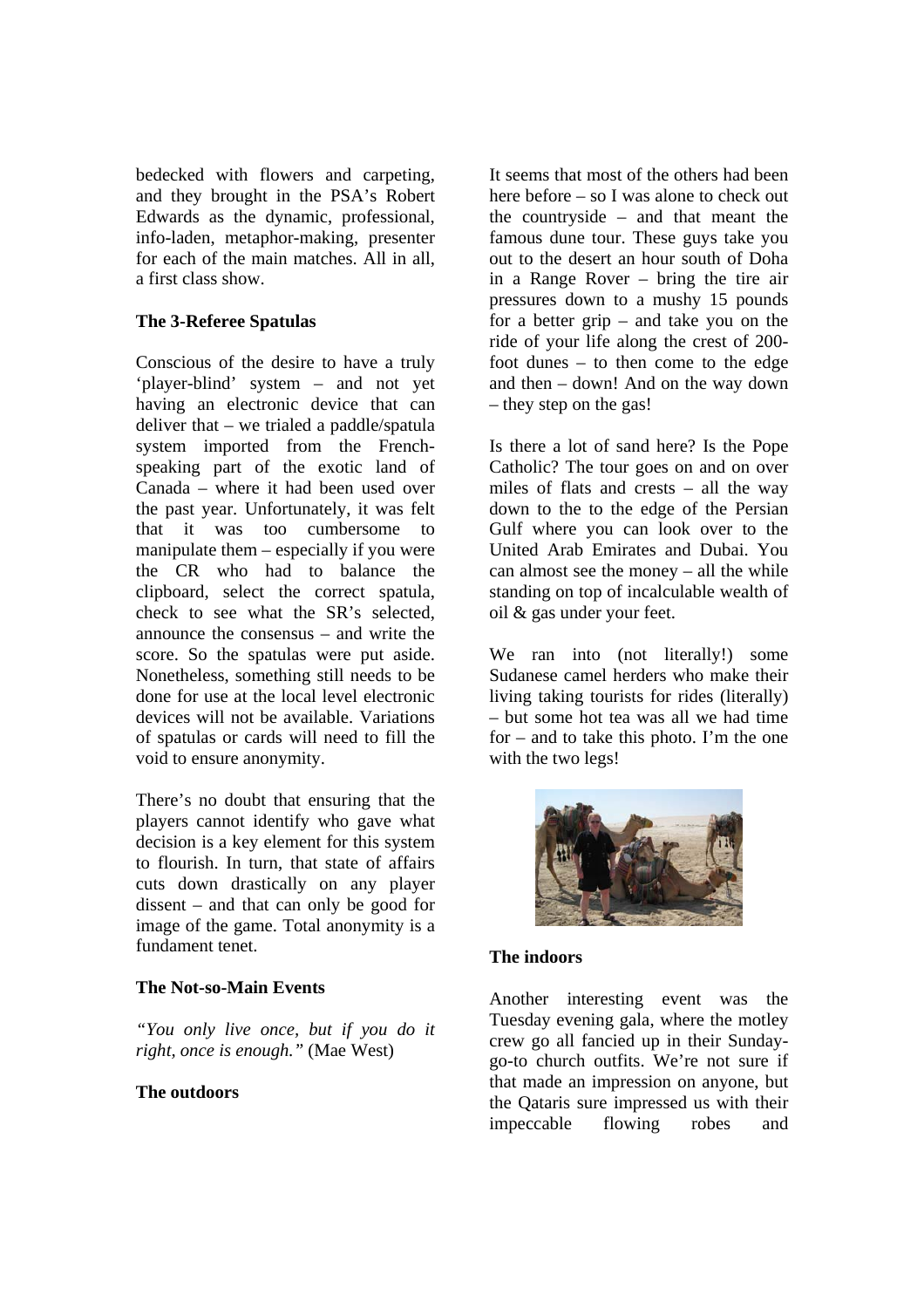welcoming demeanor. Each referee was introduced and given a certificate of appreciation and a beautiful watch. The feast was held at the Mariott Hotel and the food was outstanding.. Here's a photo of the whole bunch together.



#### **The Thrill is Gone**

B.B. King had it right - but he wasn't referring to the officiating of Squash. I am. We have now entered the era of the 3-Referee System for essentially all professional events. Of course, the game is not about officials – but it is the simple fact for some officials that there is now something missing at this high level – that it's unlikely that we see much one-on-one officiating. It looks like the 3-person-decision-making task force is pretty much what we'll see at most events unless some distant, out-ofthe-way backwater simply has no one around.

#### **Less dissent**

There's little doubt that when a true player-blind system is instituted (electronically or with some form of indicator), there should be fewer issues – either with the behaviour of upset players singling out a given official for harassment, or with recruitment of officials to participate (even including players where no choice exists) – since they know that no specific decision can be attributed to them.

#### **Quotes and Anecdotes**

Of course, over the course of a week of officiating like this, there will be some amusing occurrences – and so without further ado (but with potential embarrassment) :

- A player queries John's change of hand signal from NL to YL – which would have given him the point. John answers: "The let is the right call – but me mind didn't send the right signal to me hand"! The player, Peter Barker, then replies: "I know what you mean – I tried that once on my girlfriend!"
- How many points for 'benzoxycamphors'? The Brits in attendance (Wendy, Dean, John, & Jack) seem to travel the world for the purpose of playing Scrabble in as many countries as possible – and if there happens to be a Squash tournament – then all the better.
- Mike, having just finished a conversation about Cricket between games, finds himself needing to specify an injury time out to a player – and announces: 'Self-inflicted injury – you have three wickets!"
- Since the WSF now has a new logo discussions came up about a new shirt for WSF Referees. The issue of colour was also under discussion, and an informal poll seemed to conclude on a pale blue. Now – how about that suggestion about building in dark-blue vertical stripes like referees have in other sports?! I think not!
- While the group was chatting in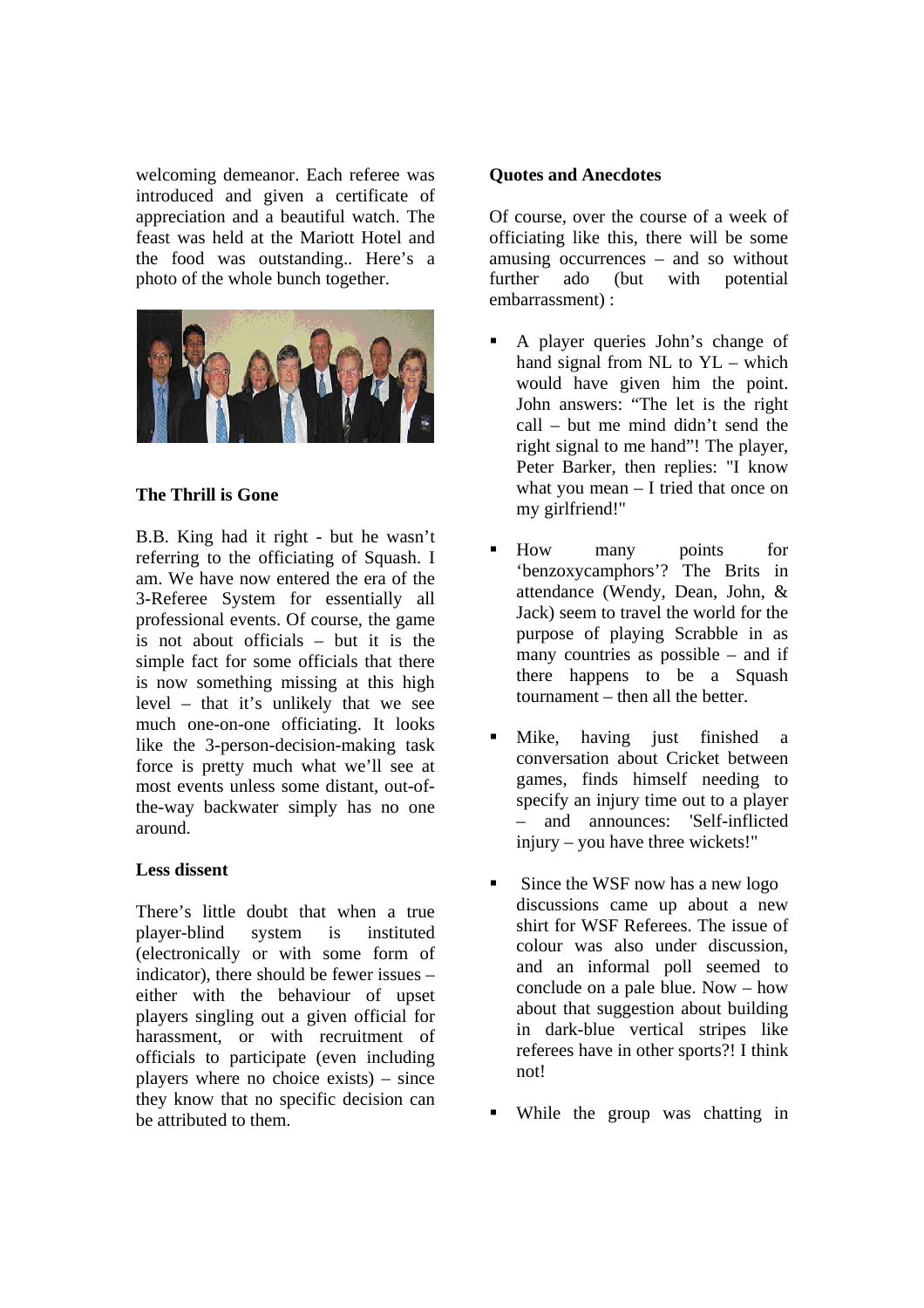Wendy's room, Dean was looking for a towel among the storage shelves. John suggested he look in Wendy's drawers! That quip was enjoyed so much by its author that it set him off into one of his famous laughing / bouncing frenzies.

- The courts were slippery. David Palmer was getting frustrated – or tired. Ayaz refuses his request to have the floor wiped for the  $5<sup>th</sup>$  time – issuing his now iconic: "Palmer – I know what you are doing!"
- The key to the referees room was nowhere to be found. Chris said John

## **The Women's World Teams Event, Cairo, 30 November–6 December 2008**

## **by Ian Allanach, World Referee**

The referees appointed to this event were Ian Allanach, Dave Atkins, Jamshed Gul, Yogi Singh, Mohd Fayyaz and Nasser Zahran, who in the main acted as Tournament Referee. So we are talking about quality, experience and good looks.

The organisation by the Egyptian Squash Federation was first-class and all referees were met at the airport timeously and transported to the hotel, the Sonesta, a mere 5-minute walk from the event venue, the Cairo Stadium. That trip daily to the Cairo stadium was a quiet, pleasant stroll – midday temperatures were around 28C and the evenings around 20C. The fact that you had it last – and John denied it. each time a search elsewhere proved futile. In fact, true to prophecy, he denied it three times (before the cock crowed!). Finally, insistence on a thorough search in the depths of his pockets proved to be his undoing! This guy can't be embarrassed.

 Proof that Mr. Foster was able to make some people laugh



had to negotiate a nine-lane central motorway to get to the stadium was but a minor challenge. There was no bias – Cairo taxi drivers will run anyone over – but that game of "motorway hedgehog" did serve to increase the referees' adrenalin rush in preparation for the games ahead.

The enthusiasm of the Egyptians was apparent from the moment of our arrival – it probably helped that they knew they were in with a big chance of the championship, but all the helpers were full of that enthusiasm and the welcome to all was impressive.

At the Cairo Stadium centre there were four glass-back courts with superb seating on umpire-style chairs attached to the tiered seats. There we used the standard referee/marker system. On the centre court and the outside glass court (which was only used for evening sessions), the three referee system was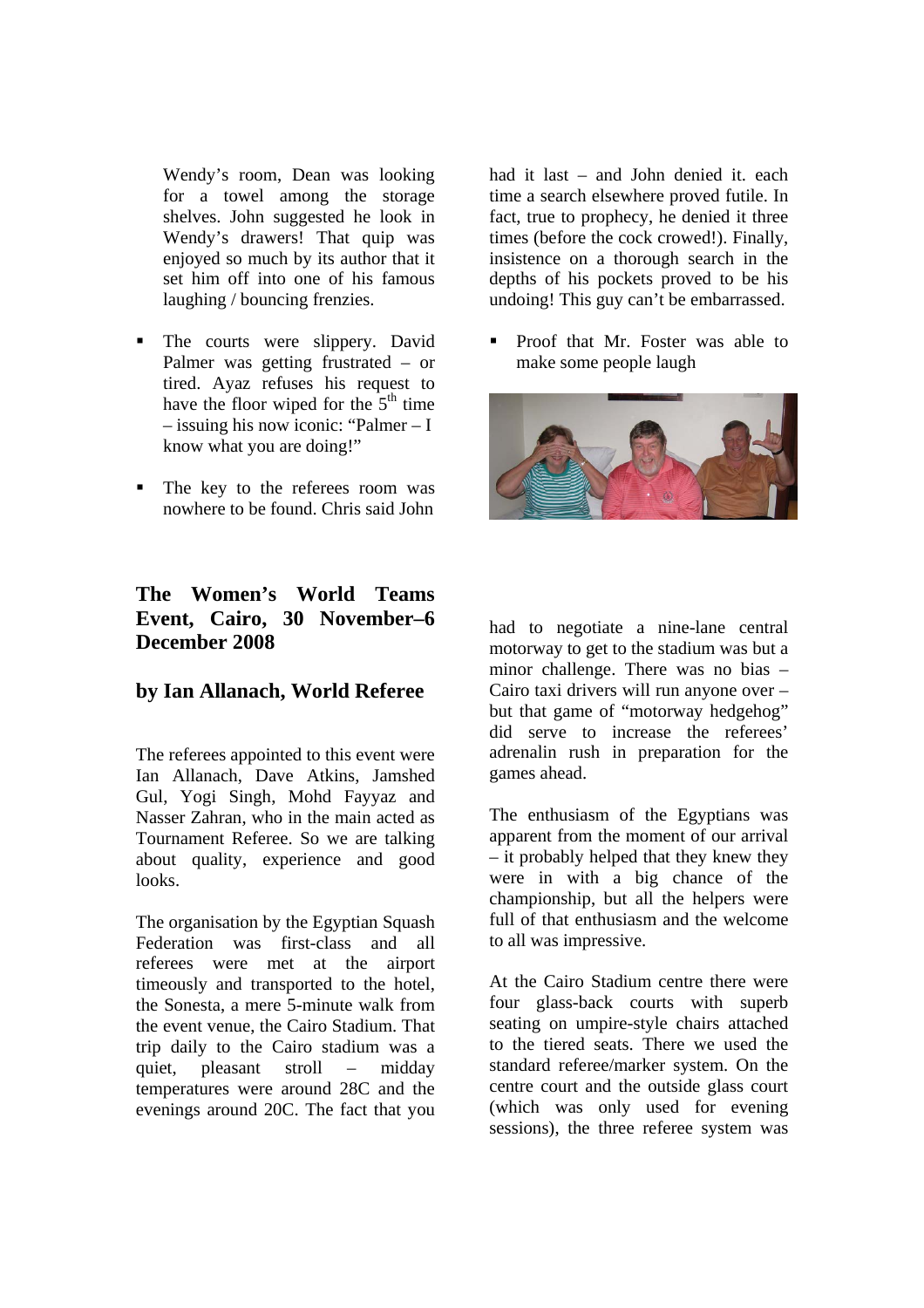employed. Appropriate seating was reserved and it was a bonus that the two seats in front of the central referee were kept free to ensure unobstructed viewing – no excuses for a missed "down" call then.

The 6 WSF referees were strongly supported by a group of Egyptian referees chosen by Nasser – and boy, were they good. They refereed ties, they had great experience of the three referee system and their decision making was first class. They took on an impressive workload and stuck to their duties diligently. With the appropriate support there are at least two potential International referees there.

19 teams took part in the event and we had 3 days of pool ties, a complete day off on the Wednesday and then 3 days of quarters up to finals. A day off in a week's tournament is a luxury and the referees made the most of it. For \$80 an air conditioned 6-seat taxi was hired with English speaking guide and we visited the Egyptian museum and, of course, the pyramids and the Sphinx.

This meant some time on the Cairo roads and as I sat facing the rear of the taxi, I was reminded of my words for a previous referees' review from several years back (Issue Number 5 – September 1996) : "Surprisingly there is one action even more terrifying than looking forward at the chaos ahead. It is to look out of the rear windscreen at the mayhem approaching you. You are convinced that you are about to be joined in the rear seat of your taxi by any one of the six front seat passengers from the cars behind or the cyclist wedged in between". Déjà vu.

Some things are best seen from a distance – that does not solely apply to the pyramids. It also applies to the chosen casual dress wear of certain referees on that day – the further away, the better. With Yogi, Fayyaz and Jamshed charging across the Sahara desert on camels, all we could hear from a distance were the forlorn calls of "Ian!!!", "David!!!" – "Look at us" – "You take picture?". All three camels came back deaf.

A star turn on any evening when Egypt played, were the "Lipton boys". Lipton's Tea was a sponsor and on those evenings, some 30 lads appropriately dressed in the company colours came along to chant their support for Egypt. At the semi final between Egypt and Malaysia, the atmosphere was sensational, noisy but witty, friendly but competitive. Needless to say the three referees remained completely neutral.

From the outset, the referees decided to have a "call of the week" competition. The result was a tie between two calls. In the Canada/Australia match all were surprised by the "Stroke to South Africa" call. We cannot tell you who it was – suffice to say that the Hong Kong team was not surprised. That tied with the call of "Conduct warning – racket abuse" against the Netherlands third string. The problem there was that the person making the call was the *marker* in a standard referee/marker situation  $(Ian - oh Ian - too quick!)$ .

In conclusion, Egyptian Squash served the championships well. Organisation was first class, friendliness and generosity much to the fore. The venue was excellent and the weather terrific. Cairo in December ain't bad. Of course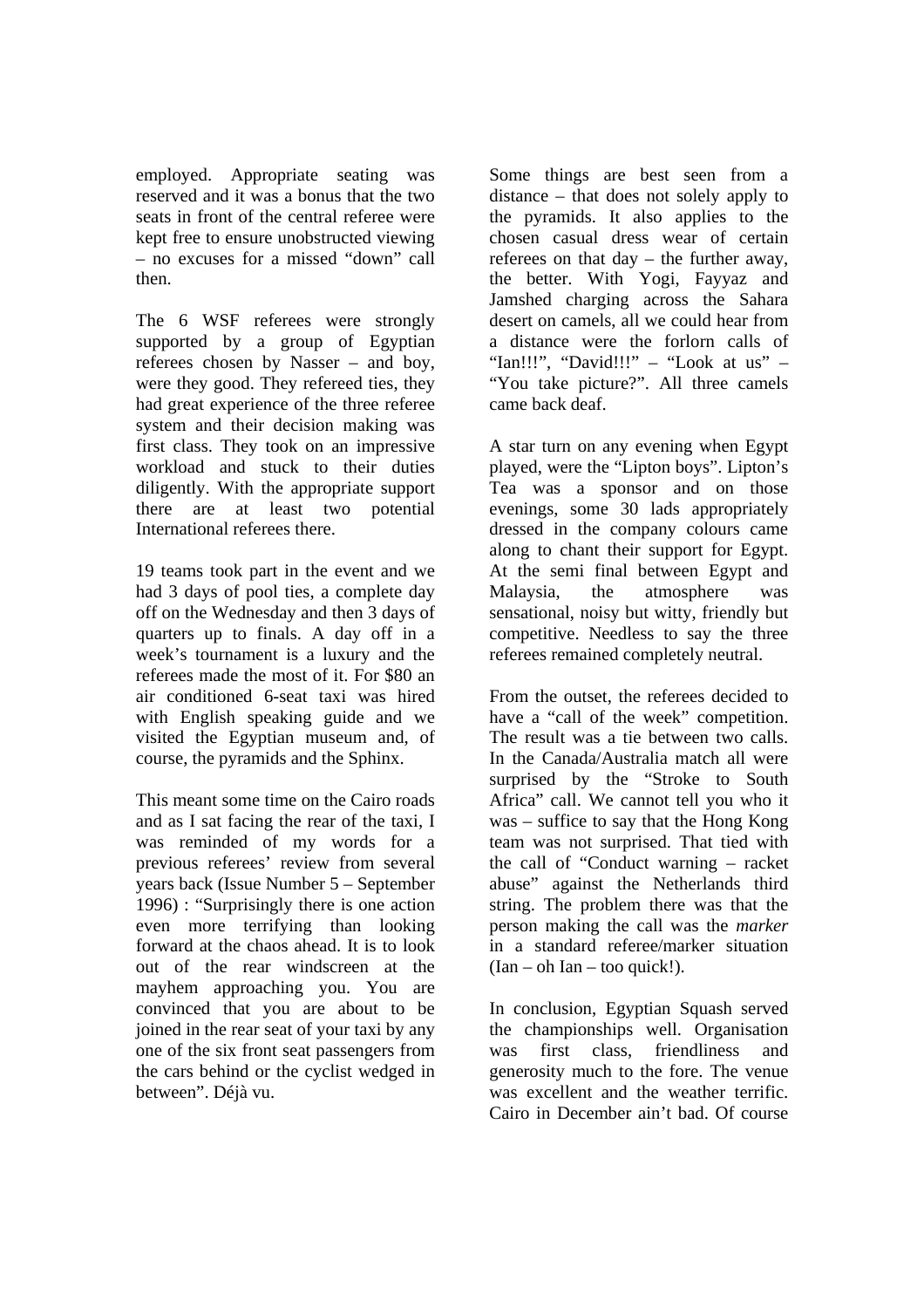the Egyptians were proud that their team came through but their courtesies extended to those finishing much lower in the rankings. Egypt has passion, but it also has pride and consideration for others. This country is very much part of the future of squash.

## **Saudi International, 14–19 December 2008**

## **by Roy Gingell, World Referee**

Set in the idyllic location of Sunset Beach Resort, Al-Khobar. The Saudi International proved a fitting end to the squash year of 2008.

Record prize money of \$250K ensured a top-class line-up of all 23 top-ranked players, 1 local and the 8 qualifiers from a Qualifying Event held earlier in October.

Messrs Aarts, Gingell and Massarella assembled at Heathrow for the 7hr flight to Bahrain and the 90-minute journey across the causeway to the Kingdom of Saudi Arabia. Whilst Zahran enjoyed a much shorter 45-minute trip down from Kuwait.

Conditions at the event proved very interesting indeed: while the two outside courts proved very bouncy, when the sun set the Show Court was very cold and very dead.

To get through the first day's schedule with 16 matches required some careful planning. With all PSA players aware and willing to help in the 3-referee system it was achieved without hiccup.

Thereafter with a 6pm start each evening the rest of the schedule was a breeze.

Conditions in Al-Khobar at this time of year showed warm daytime temperatures, much to Massarella's liking. Regular 4hr stints in the resort's beach area ensured that he returned home to snowy England looking tanned and very healthy.

Aarts, Gingell and Zahran opted to chill out and use the excellent facilities at the resort. These included a credit card system for food which enabled all to eat at their leisure and full internet access.

Gingell and Zahran also undertook a 3 day workshop for 15 of the local Saudi Squash Federation's referees. A presentation of the "Calling the Shots" video and an exam ensured a lively debate on all 3 days.

Indeed on the show courts each evening the "18 referee" system was adopted: all the local referees seated directly behind the centre referee eager to show their decisions and discuss the variations the following day.

The Squash was of the highest standard, with live coverage provided by the Saudi National TV company throughout the Middle East and Gulf Area, which pleased both Egyptian and other players alike.

Men's squash and indeed squash as a whole are surely indebted to Ziad Al Turki – the promoter of The Saudi International and now chairman of PSA for his vision and enthusiasm for the sport. Once again he staged a tournament of the highest order.